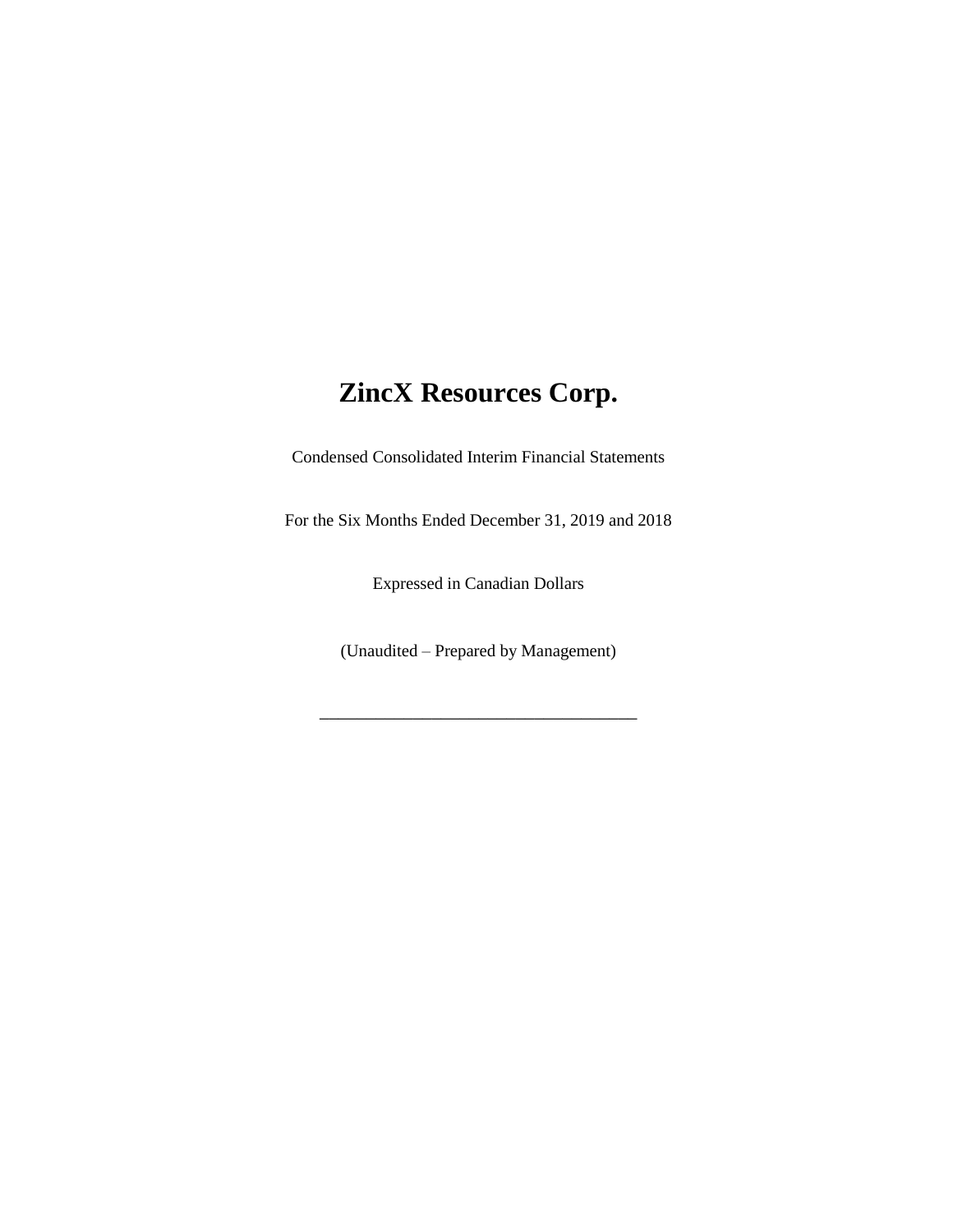| Index                                                                          | Page |
|--------------------------------------------------------------------------------|------|
|                                                                                |      |
|                                                                                |      |
|                                                                                |      |
|                                                                                |      |
|                                                                                |      |
| Notice of No Auditor Review                                                    |      |
|                                                                                |      |
| <b>Consolidated Interim Financial Statements</b>                               |      |
| Condensed Consolidated Interim Statements of Financial Position                |      |
| Condensed Consolidated Interim Statement of Changes in Equity                  |      |
| Condensed Consolidated Interim Statements of Operations and Comprehensive Loss | 6    |
| Condensed Consolidated Interim Statements of Cash Flows                        |      |
| Notes to Condensed Consolidated Interim Financial Statements                   | 8-23 |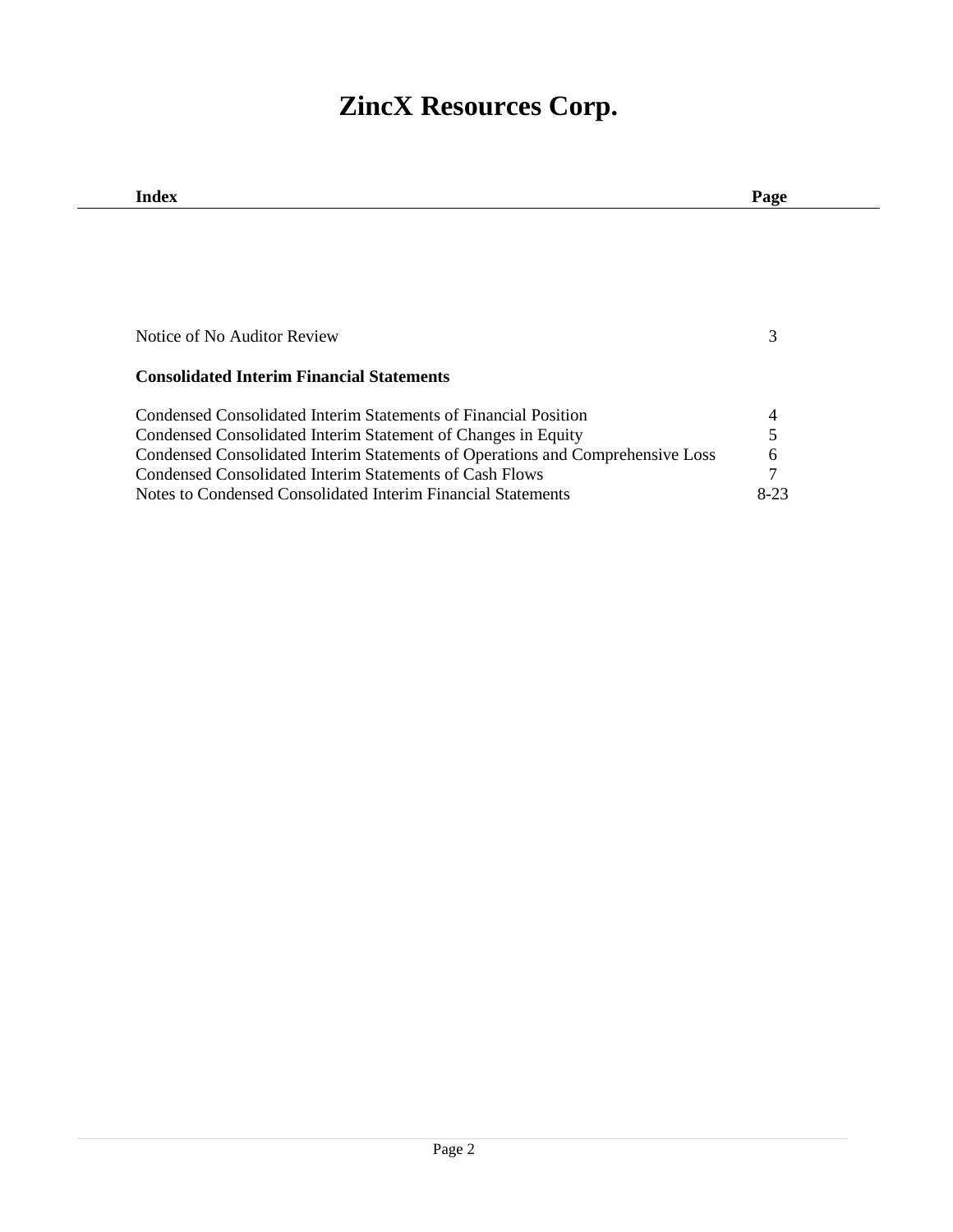# **NOTICE TO READER**

Under National Instrument 51-102, Part 4, subsection 4.3(3)(a), if an auditor has not performed a review of the condensed consolidated interim financial statements, they must be accompanied by a notice indicating that the financial statements have not been reviewed by an auditor.

The accompanying unaudited condensed consolidated interim financial statements of the Company have been prepared by management and approved by the Audit Committee and Board of Directors of the Company.

The Company's independent auditors have not performed a review of these condensed consolidated interim financial statements in accordance with the standards established by the Canadian Institute of Chartered Accountants for a review of interim financial statements by an entity's auditors.

February 28, 2020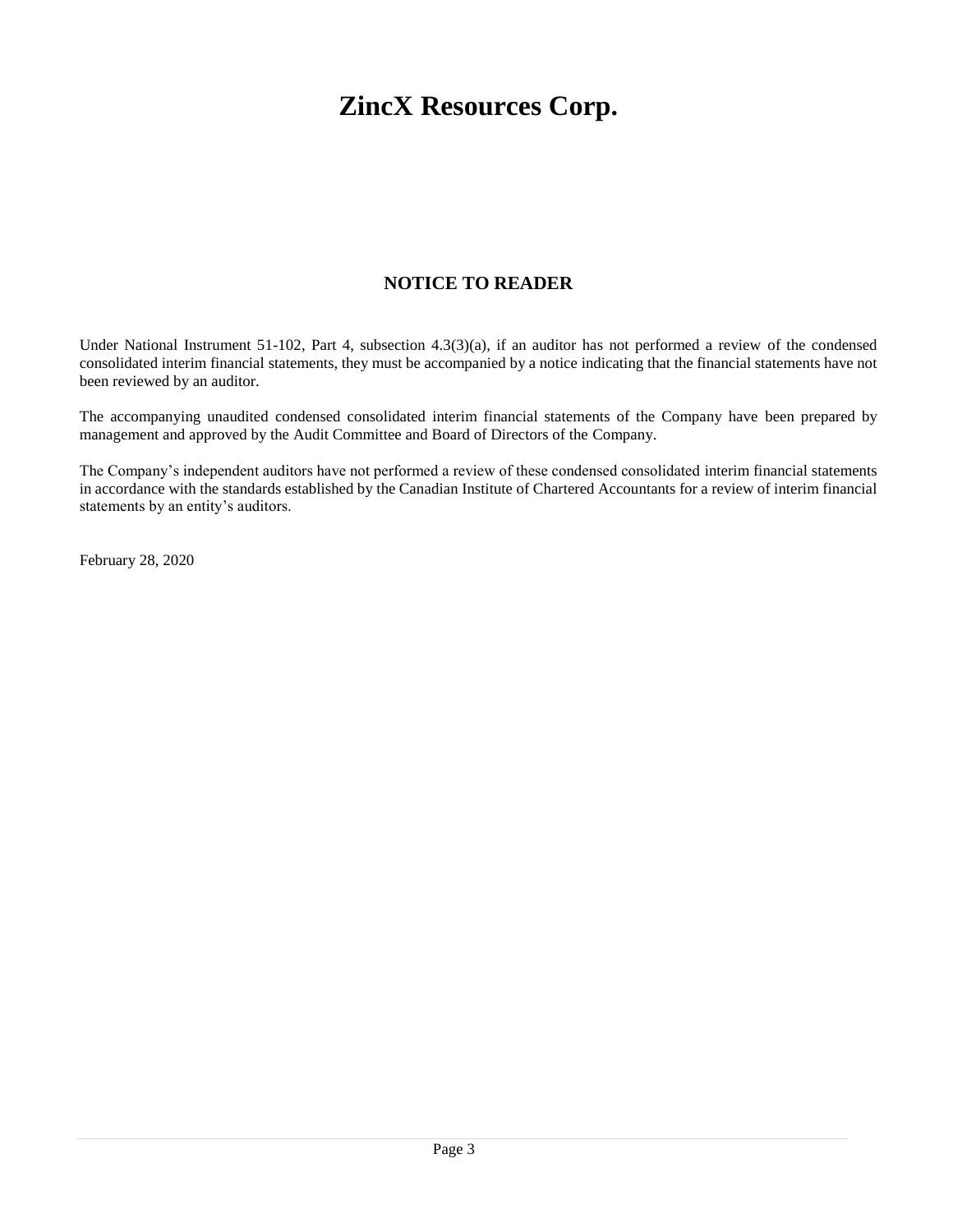Condensed Consolidated Interim Statements of Financial Position As at December 31, 2019 and June 30, 2019 (Expressed in Canadian Dollars - Unaudited)

|                                        | <b>Notes</b> | December 31, 2019 |               | June 30, 2019  |
|----------------------------------------|--------------|-------------------|---------------|----------------|
|                                        |              | (unaudited)       |               | (audited)      |
| <b>ASSETS</b>                          |              |                   |               |                |
| <b>Current Assets</b>                  |              |                   |               |                |
| Cash                                   |              | \$<br>717,017     | $\mathcal{S}$ | 802,671        |
| Receivables                            | 3            | 19,769            |               | 32,789         |
| Prepaid Expenses                       |              | 45,130            |               | 60,641         |
| Marketable securities                  | 5            | 36,125            |               | 41,875         |
| Investment                             | $\sqrt{6}$   | 1,011,802         |               | 2,524,460      |
|                                        |              | 1,829,843         |               | 3,462,436      |
| Other assets                           | 7            | 332,500           |               | 332,500        |
| Equipment and leasehold improvements   | 11           | 198,862           |               | 197,343        |
| Right-of-use asset                     | 9            | 76,626            |               |                |
| Exploration and evaluation assets      | 12           | 75,686,873        |               | 74,848,548     |
|                                        |              | \$<br>78,124,704  | $\$$          | 78,840,827     |
| <b>LIABILITIES</b>                     |              |                   |               |                |
| <b>Current Liabilities</b>             |              |                   |               |                |
| Trades payable and accrued liabilities | $\,8\,$      | \$<br>80,819      | \$            | 483,840        |
| Lease Liability                        | 9            | 78,520            |               |                |
| Flow-through premium liability         | 10           | 29,992            |               | 241,445        |
|                                        |              | 189,331           |               | 725,285        |
| Deferred income tax liability          |              | 1,608,000         |               | 1,608,000      |
| <b>EQUITY</b>                          |              |                   |               |                |
| Capital stock                          | 13           | 101,870,548       |               | 101,755,665    |
| Reserves                               | 13           | 14,893,488        |               | 14,893,488     |
| Deficit                                |              | (40, 436, 663)    |               | (40, 141, 611) |
|                                        |              | 76,327,373        |               | 76,507,542     |
|                                        |              | \$<br>78,124,704  | $\mathbb{S}$  | 78,840,827     |

**Nature and continuance of operations** (Note 1) **Subsequent events** (Note 18)

The accompanying notes form an integral part of these condensed consolidated interim financial statements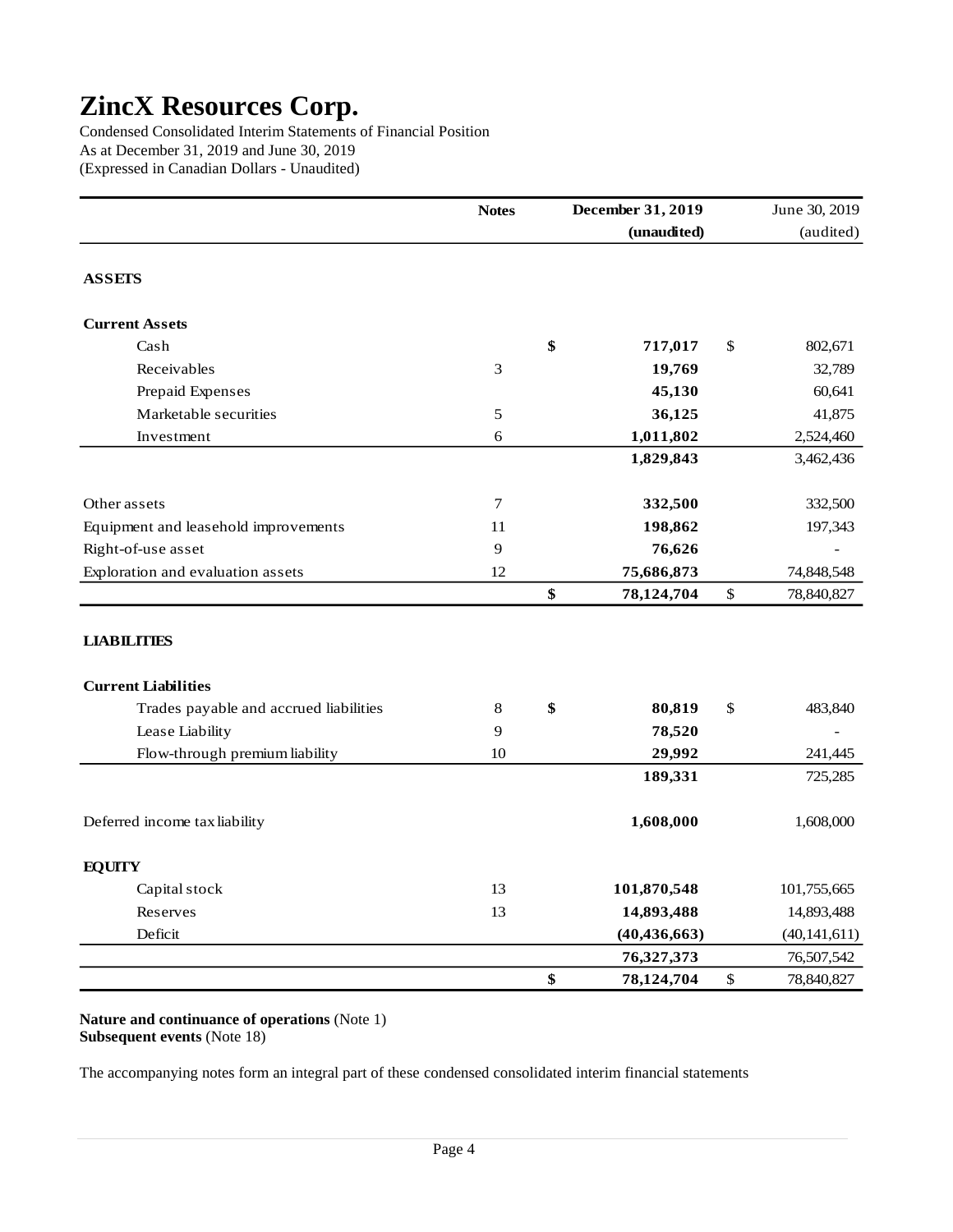Condensed Consolidated Interim Statements of Changes in Equity (Expressed in Canadian Dollars - Unaudited)

|                                                                 |        |                               | <b>Share Capital</b>            |                                |                              |      |                       |                           |                                                   |               |
|-----------------------------------------------------------------|--------|-------------------------------|---------------------------------|--------------------------------|------------------------------|------|-----------------------|---------------------------|---------------------------------------------------|---------------|
|                                                                 | Note   | Number of<br>common<br>shares | Number of<br>treasury<br>shares | Common<br><b>Shares Amount</b> | Treasury<br>shares<br>Amount |      | Reserves<br>(Note 13) | Deficit                   | Accumulated<br>other<br>comprehensive<br>$\log s$ | Total equity  |
| Balance, June 30, 2018                                          |        | 166,169,683                   | $(781,500)$ \$                  | 101,067,845                    | $(212,581)$ \$<br>\$         |      | 14,472,792            | \$<br>$(38, 479, 278)$ \$ | $(6,731)$ \$                                      | 76,842,047    |
| Treasury shares cancelled                                       | 13     | (781, 500)                    | 781,500                         | (475,540)                      | 212,581                      |      | 262,959               |                           |                                                   |               |
| Exercise of shares options                                      | 13     | 142,500                       | ä,                              | 84,845                         | $\blacksquare$               |      | (48, 820)             |                           |                                                   | 36,025        |
| Exercise of warrants                                            | 13     | 220,000                       |                                 | 121,000                        |                              |      |                       |                           |                                                   | 121,000       |
| Share-based compensation<br>Reclassification on the adoption of | 13     |                               |                                 |                                |                              |      | 205,649               |                           |                                                   | 205,649       |
| IFRS 9                                                          |        |                               |                                 |                                |                              |      |                       | (6,731)                   | 6,731                                             |               |
| Flow-through private placement                                  | 13     | 3,568,692                     |                                 | 1,391,790                      |                              |      |                       |                           |                                                   | 1,391,790     |
| Flow-through premium liability                                  | 10     |                               |                                 | (292, 633)                     |                              |      |                       |                           |                                                   | (292, 633)    |
| Share issurance costs                                           | 13     |                               |                                 | (74, 109)                      |                              |      |                       |                           |                                                   | (74, 109)     |
| Net loss for the period                                         |        |                               |                                 |                                |                              |      |                       | (1,153,661)               |                                                   | (1, 153, 661) |
| Balance, December 31, 2018                                      |        | 169,319,375                   | $\blacksquare$                  | 101,823,198                    | $\blacksquare$               |      | 14,892,580            | (39,639,670)              |                                                   | 77,076,108    |
| Share-based compensation                                        | 13     |                               |                                 |                                |                              |      | 908                   |                           |                                                   | 908           |
| Flow-through premium liability                                  | $10\,$ |                               |                                 | (67, 533)                      |                              |      |                       |                           |                                                   | (67, 533)     |
| Net loss for the period                                         |        |                               |                                 |                                |                              |      |                       | (501, 941)                |                                                   | (501, 941)    |
| Balance, June 30, 2019                                          |        | 169,319,375                   | $\blacksquare$                  | 101,755,665                    |                              |      | 14,893,488            | (40, 141, 611)            |                                                   | 76,507,542    |
| Flow-through private placement                                  | 13     | 1,016,666                     |                                 | 152,500                        |                              |      |                       |                           |                                                   | 152,500       |
| Flow-through premium liability                                  | 10     |                               |                                 | (29,992)                       |                              |      |                       |                           |                                                   | (29,992)      |
| Share issurance costs                                           | 13     |                               |                                 | (7,625)                        |                              |      |                       |                           |                                                   | (7,625)       |
| Net loss for the period                                         |        |                               |                                 |                                |                              |      |                       | (295, 052)                |                                                   | (295, 052)    |
| Balance, December 31, 2019                                      |        | 170,336,041                   | $-$ \$                          | 101,870,548<br>-\$             |                              | - \$ | 14,893,488            | \$<br>$(40, 436, 663)$ \$ | $-$ \$                                            | 76,327,373    |

The accompanying notes form an integral part of these condensed consolidated interim financial statements.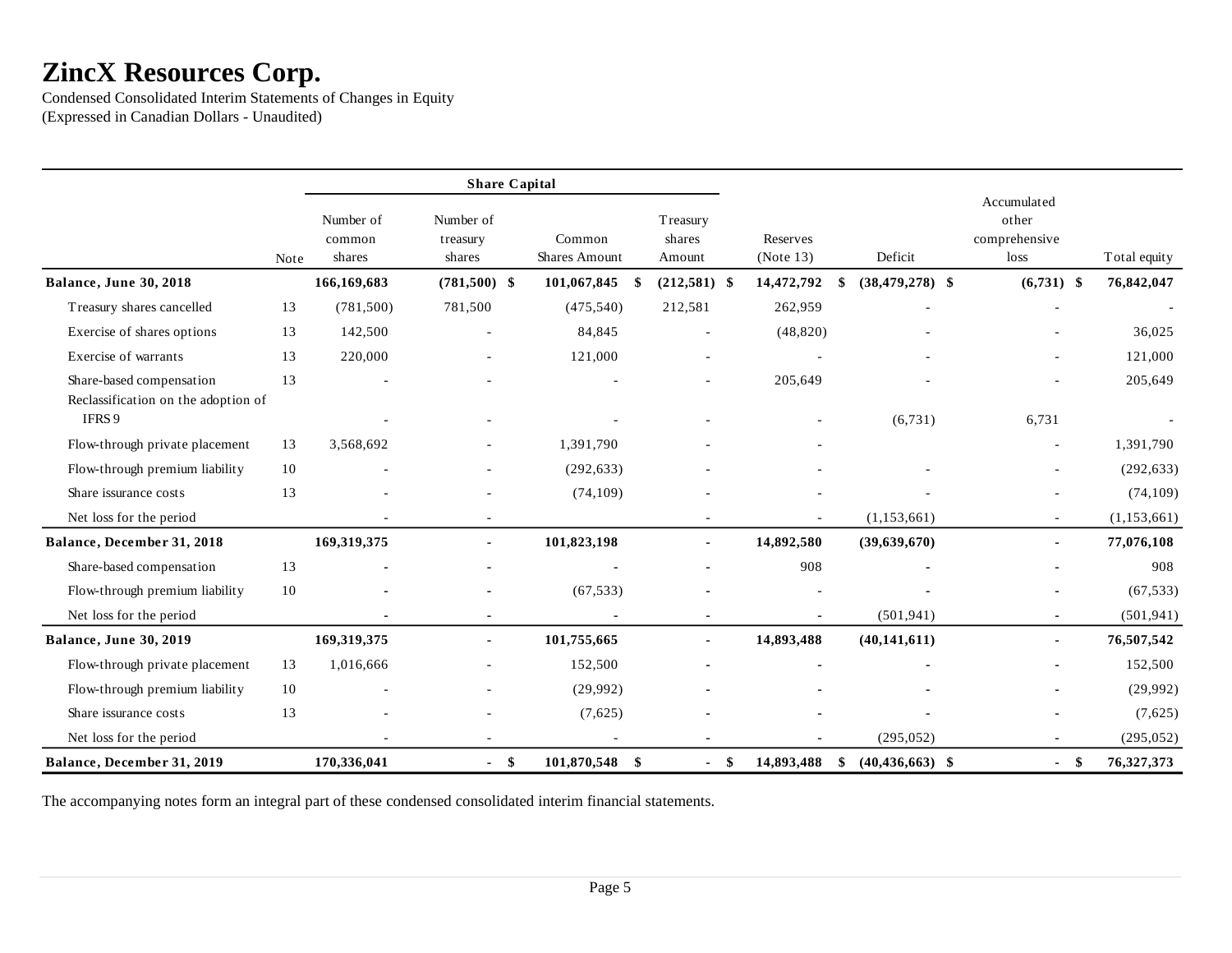Condensed Consolidated Interim Statements of Operations and Comprehensive Loss (Expressed in Canadian Dollars - Unaudited)

|                                               |              | Three months ended December 31, |                 |                  |               | Six months ended December 31, |
|-----------------------------------------------|--------------|---------------------------------|-----------------|------------------|---------------|-------------------------------|
|                                               | <b>Notes</b> | 2019                            | 2018            | 2019             |               | 2018                          |
| <b>EXPENSES</b>                               |              |                                 |                 |                  |               |                               |
| Administration                                | 15           | \$<br>15,000                    | \$<br>15,000    | \$<br>30,000     | \$            | 30,000                        |
| <b>Bonuses</b>                                |              |                                 | 30,256          |                  |               | 30,256                        |
| Consulting                                    |              | 12,150                          | 12,795          | 17,916           |               | 143,438                       |
| Depreciation of office equipment              | 11           | 1,063                           | 487             | 1,425            |               | 974                           |
| Depreciation of the right-of-use              |              |                                 |                 |                  |               |                               |
| asset                                         | 9            | 20,898                          |                 | 41,796           |               |                               |
| Directors fees                                | 15           |                                 | 10,000          |                  |               | 20,000                        |
| Flow-through taxes                            | 10           | (543)                           | (187)           | 524              |               | 459                           |
| Interest on lease liability                   | 9            | 2,301                           |                 | 5,098            |               |                               |
| Management fees                               | 15           | 88,500                          | 88,500          | 177,000          |               | 177,000                       |
| Marketing and public relations                |              | 498                             | 113,210         | 997              |               | 247,870                       |
| Office and miscellaneous                      | 15           | 19,778                          | 22,486          | 35,939           |               | 47,932                        |
| Professional fees                             |              | 1,226                           | 7,443           | 1,226            |               | 7,443                         |
| Regulatory and transfer agent fees            |              | 7,410                           | 6,717           | 10,372           |               | 14,786                        |
| Rent                                          |              | 1,810                           | 24,281          | 4,156            |               | 48,563                        |
| Share base compensation (recovery)            | 12           |                                 | (4,949)         |                  |               | 205,649                       |
| Travel and promotion                          |              | 19,726                          | 26,696          | 29,790           |               | 92,467                        |
| Wages and benefits                            |              | 110,410                         | 110,985         | 212,517          |               | 232,358                       |
| Loss before other items                       |              | (300, 227)                      | (463,720)       | (568, 756)       |               | (1,299,195)                   |
|                                               |              |                                 |                 |                  |               |                               |
| <b>OTHER ITEMS</b>                            |              |                                 |                 |                  |               |                               |
| Interest income                               |              | 11,249                          | 24,219          | 29,665           |               | 47,821                        |
| Impairment allowance                          | 4            |                                 | (2,521)         |                  |               | (123,507)                     |
| Adjustment for change in fair                 |              |                                 |                 |                  |               |                               |
| value of marketable securities                | 5            | (10, 825)                       | (7, 925)        | (5,750)          |               | (14, 125)                     |
| Other income                                  | 3            |                                 |                 | 8,344            |               | 2,892                         |
|                                               |              | 424                             | 13,773          | 32,259           |               | (86,919)                      |
|                                               |              |                                 |                 |                  |               |                               |
| Loss before income taxes                      |              | (299, 803)                      | (449, 947)      | (536, 497)       |               | (1,386,114)                   |
| Deferred income tax recovery                  | $10\,$       | 1,086                           | 13,237          | 241,445          |               | 232,453                       |
| Net and comprehensive loss for the period     |              | \$<br>(298, 717)                | \$<br>(436,710) | \$<br>(295, 052) | $\mathcal{S}$ | (1,153,661)                   |
| Earnings per share                            |              |                                 |                 |                  |               |                               |
| - basic and diluted                           |              | \$<br>(0.00)                    | \$<br>(0.00)    | \$<br>(0.00)     | \$            | (0.01)                        |
| Weighted average number of shares outstanding |              |                                 |                 |                  |               |                               |
| - basic and diluted                           |              | 169,440,933                     | 167,403,384     | 169,380,154      |               | 166,628,267                   |
|                                               |              |                                 |                 |                  |               |                               |

The accompanying notes form an integral part of these condensed consolidated interim financial statements.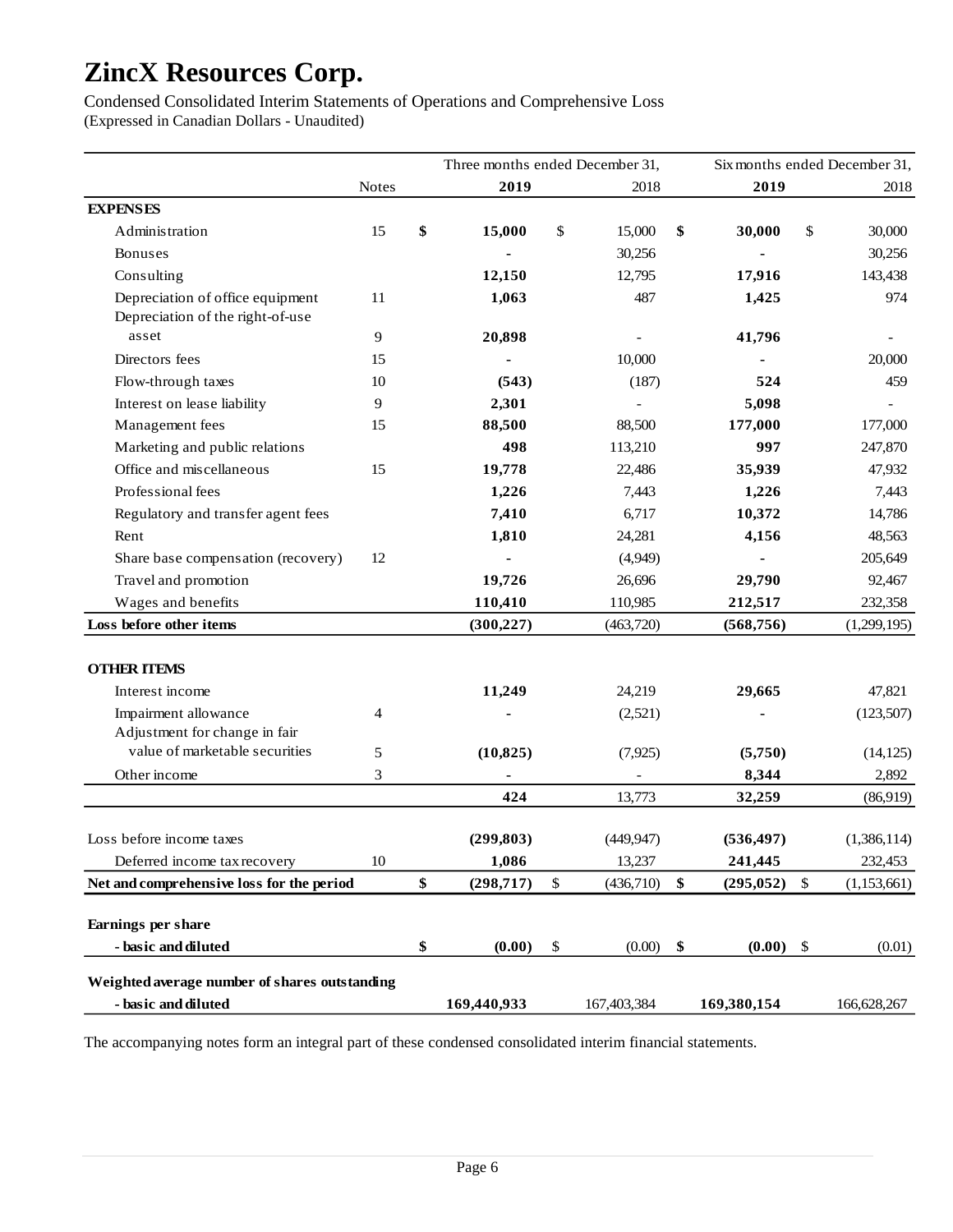Condensed Consolidated Interim Statements of Cash Flows (Expressed in Canadian Dollars - Unaudited)

|                                                              | Six months ended December 31, |             |
|--------------------------------------------------------------|-------------------------------|-------------|
|                                                              | 2019                          | 2018        |
| <b>CASH FLOWS FROM OPERATING ACTIVITIES</b>                  |                               |             |
| Net and comprehensive loss for the period                    | \$<br>$(295,052)$ \$          | (1,153,661) |
| Items not affecting cash:                                    |                               |             |
| Depreciation of office equipment                             | 1,425                         | 974         |
| Depreciation of the right-of-use asset                       | 41,796                        |             |
| Interest on lease liability                                  | 5,098                         |             |
| Interest accrued on investments and loan receivable          | (20,986)                      | (35,806)    |
| Impairment allowance                                         |                               | 123,507     |
| Adjustment for change in fair value of marketable securities | 5,750                         | 14,125      |
| Share-based compensation                                     |                               | 205,649     |
| Deferred income tax recovery                                 | (241, 445)                    | (232, 453)  |
|                                                              | (503, 414)                    | (1,077,665) |
| Changes in non-cash working capital items:                   |                               |             |
| Receivables                                                  | 189,432                       | (50, 283)   |
| Prepaid expenses                                             | 15,511                        | 24,963      |
| Trades payable and accrued liabilities                       | (24, 145)                     | (43, 811)   |
| Net cash used in operating activities                        | (322, 616)                    | (1,146,796) |
|                                                              |                               |             |
| <b>CASH FLOWS FROM INVESTING ACTIVITIES</b>                  |                               |             |
| GIC inventment, net                                          | 1,533,643                     | 1,509,260   |
| Equipment and leasehold improvements                         | (31,999)                      |             |
| Exploration and evaluation asset costs                       | (1,364,557)                   | (1,445,929) |
| Net cash from investing activities                           | 137,087                       | 63,331      |
|                                                              |                               |             |
| <b>CASH FLOWS FROM FINANCING ACTIVITIES</b>                  |                               |             |
| Issuance of capital stock from private placements, net       | 144,875                       | 1,317,681   |
| Exercise of share options and warrants                       |                               | 157,025     |
| Lease payments                                               | (45,000)                      |             |
| Net cash from financing activities                           | 99,875                        | 1,474,706   |
| Change in cash                                               | (85, 654)                     | 391,241     |
| Cash, beginning of period                                    | 802,671                       | 1,148,880   |
| Cash, end of period                                          | \$<br>717,017<br>\$           | 1,540,121   |

### **Supplemental disclosure with respect to cash flows** (Note 14)

The accompanying notes form an integral part of these condensed consolidated interim financial statements.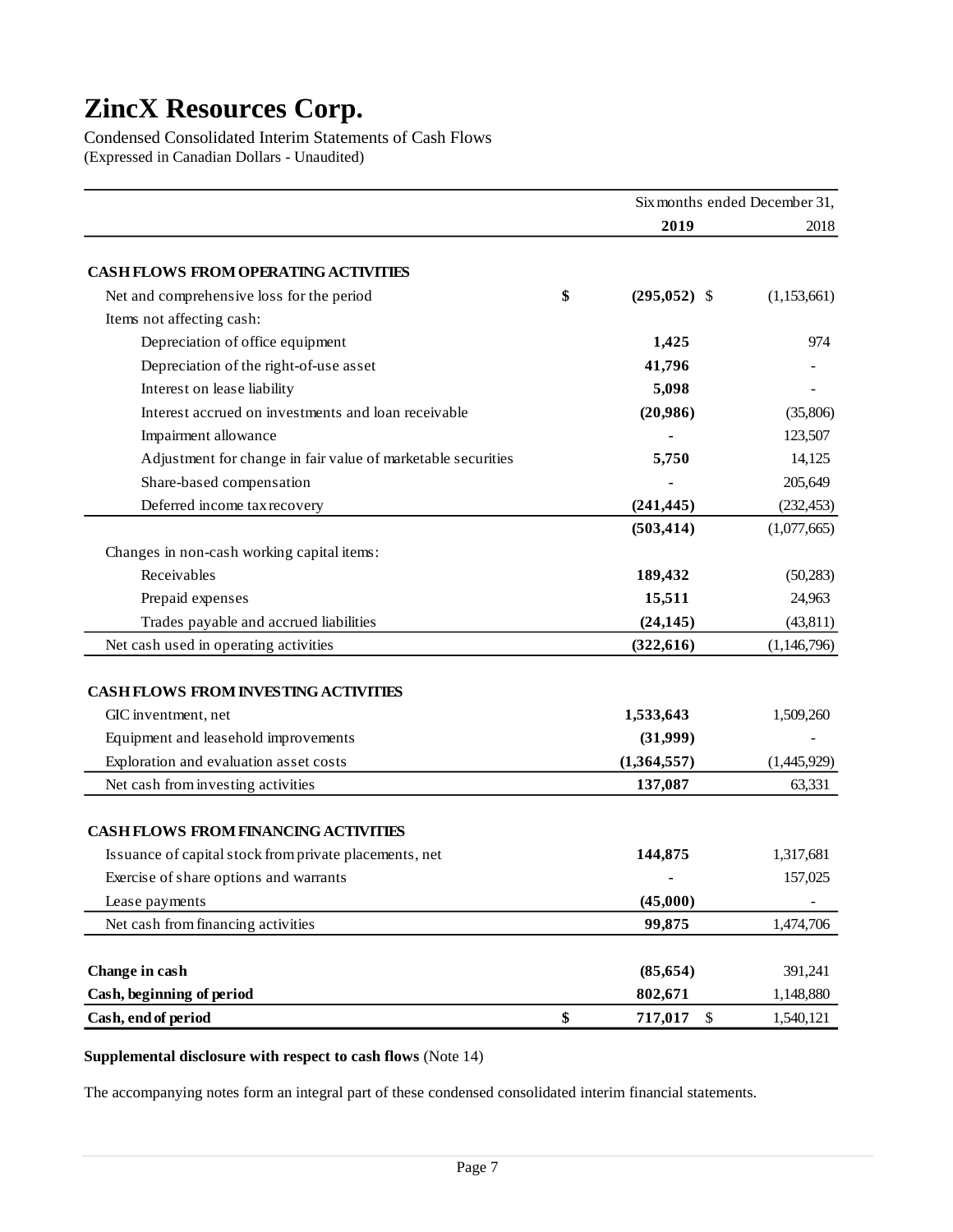Notes to Condensed Consolidated Financial Statements For the six months ended December 31, 2019 and 2018 (Expressed in Canadian Dollars - Unaudited)

# **1. NATURE AND CONTINUANCE OF OPERATIONS**

ZincX Resources Corp. (the "Company") is incorporated under the laws of the Province of British Columbia. The Company operates in one business segment, that being the exploration and evaluation of resource properties in Canada, and has not yet determined whether these properties contain ore reserves that are economically recoverable. The recoverability of the amounts shown for exploration and evaluation assets is dependent upon the existence of economically recoverable reserves, the ability of the Company to obtain necessary financing to complete their development, and upon future profitable production.

Effective May 7, 2018, the Company changed its name from Canada Zinc Metals Corp. to ZincX Resources Corp. and commenced trading its shares on the TSX Venture Exchange ("TSX-V") under the new name and symbol ZNX.

The Company's head office and principal address is Suite 2050-1055 West Georgia Street, PO Box 11121, Royal Centre, Vancouver, BC V6E 3P3. The registered and records office is Suite 400, 725 Granville Street, Vancouver, BC, V7Y 1G5.

These consolidated financial statements have been prepared on a going concern basis, which presumes that the Company will be able to realize its assets and discharge its liabilities in the normal course of business for the foreseeable future. The Company has incurred losses since its inception and the ability of the Company to continue as a going-concern depends upon its ability to raise adequate financing and to commence profitable operations in the future.

While the Company has been successful in obtaining its required financing in the past, mainly through the issuance of equity capital, there is no assurance that such financing will be available or be available on favorable terms. An inability to raise additional financing may impact the future assessment of the Company as a going concern. The consolidated financial statements do not include adjustments to amounts and classifications of assets and liabilities that might be necessary should the Company be unable to continue operations.

At December 31, 2019, the Company has a positive working capital position of \$1,640,512 (June 30, 2019 - \$2,737,151). Management believes the Company has sufficient working capital to maintain its operations for the next fiscal year.

# **2. SIGNIFICANT ACCOUNTING POLICIES AND BASIS OF PREPARATION**

These financial statements were authorized for issue on February 28, 2020 by the directors of the Company.

#### *Statement of compliance*

These condensed consolidated interim financial statements have been prepared in accordance with International Accounting Standard 34, Interim Financial Reporting ("IAS 34") using accounting policies consistent with International Financial Reporting Standards ("IFRS") as issued by the International Accounting Standards Board ("IASB").

#### *Basis of preparation*

These condensed consolidated interim financial statements of the Company have been prepared on an accrual basis except for certain cash flow information and are based on historical costs, except for certain financial instruments classified as financial instruments at fair value through profit and loss or available-for-sale which are stated at their fair value. The consolidated interim financial statements are presented in Canadian dollars, which is also the functional currency of the company and its subsidiary unless otherwise noted.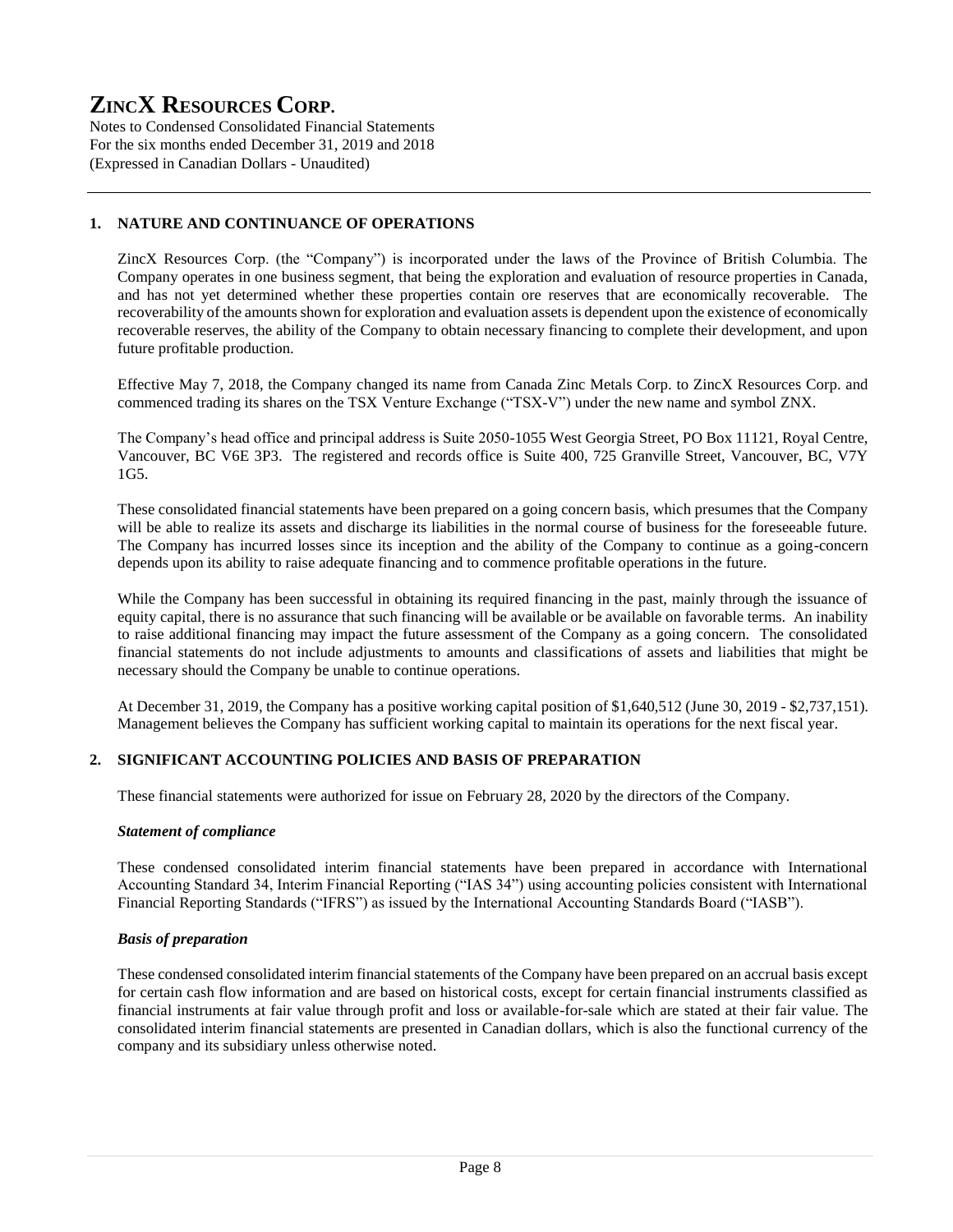Notes to Condensed Consolidated Financial Statements For the six months ended December 31, 2019 and 2018 (Expressed in Canadian Dollars - Unaudited)

# **2. SIGNIFICANT ACCOUNTING POLICIES AND BASIS OF PREPARATION** (cont'd)

### *Principles of consolidation*

These condensed consolidated interim financial statements include amounts of the Company and its wholly owned subsidiary Ecstall Mining Corp. ("Ecstall"), a company incorporated under the laws of the Province of British Columbia and engaged in the exploration and evaluation of resource properties.

Subsidiaries are corporations in which the Company is able to control the financial operating, investing and financing activities and policies, which is the authority usually connected with holding majority voting rights. The consolidated financial statements include the accounts of the Company and its controlled entity from the date on which control was acquired. Ecstall uses the same reporting period and the same accounting policies as the Company.

All inter-entity balances and transactions, including unrealized profits and losses arising from inter-company transactions, have been eliminated in full on consolidation.

These condensed consolidated interim financial statements have been prepared using accounting policies consistent with those used in the Company's annual financial statements for the year ended June 30, 2019 except for new standards, interpretations and amendments mandatory effective for the first time from July 1, 2019 as noted below.

It is, therefore, recommended that these condensed interim financial statements be read in conjunction with the Company's audited consolidated financial statements for the year ended June 30, 2019.

# *New accounting policy: IFRS 16 – Leases ("IFRS 16")*

As at July 1, 2019, the Company adopted all of the requirements of IFRS 16 using the modified retrospective approach. The modified retrospective approach does not require restatement of prior period financial information, which continues to be reported under *IAS 17, Leases.*

Under IFRS 16, the Company is required to assess whether a contract is, or contains, a lease at the inception of the contract. A contract is, or contains, a lease if the contract conveys the right to control the use of an identified asset for a period of time in exchange for consideration. The Company evaluates whether the contract involves the use of an identified asset, whether the Company has the right to obtain substantially all of the economic benefits from use of the asset during the term of the arrangement, and if the Company has the right to direct the use of the asset.

As a lessee, the Company recognizes a right-of-use asset, and a lease liability at the commencement date of a lease. The right-of-use asset is initially measured at cost, which is comprised of the initial amount of the lease liability adjusted for any lease payments made at or before the commencement date, less any lease incentives received. The right-of-use asset is subsequently depreciated from the commencement date to the earlier of the end of the lease term, or the end of the useful life of the asset. In addition, the right-of-use asset may be reduced due to impairment losses, if any, and adjusted for certain re-measurements of the lease liability.

A lease liability is initially measured at the present value of the lease payments that are unpaid at the commencement date, discounted by the interest rate implicit in the lease, or if that rate cannot be readily determined, the incremental borrowing rate of the Company. Lease payments included in the measurement of the lease liability include fixed payments less any lease incentives receivable, variable lease payments that depend on an index or a rate, amounts expected to be payable under a residual value guarantee, and the exercise price of purchase options if the Company is reasonably certain to exercise that option.

The lease liability is subsequently measured at amortized cost using the effective interest method. It is re-measured when there is a modification, change in the lease term, change in the fixed lease payments or a change in the assessment to purchase the underlying asset.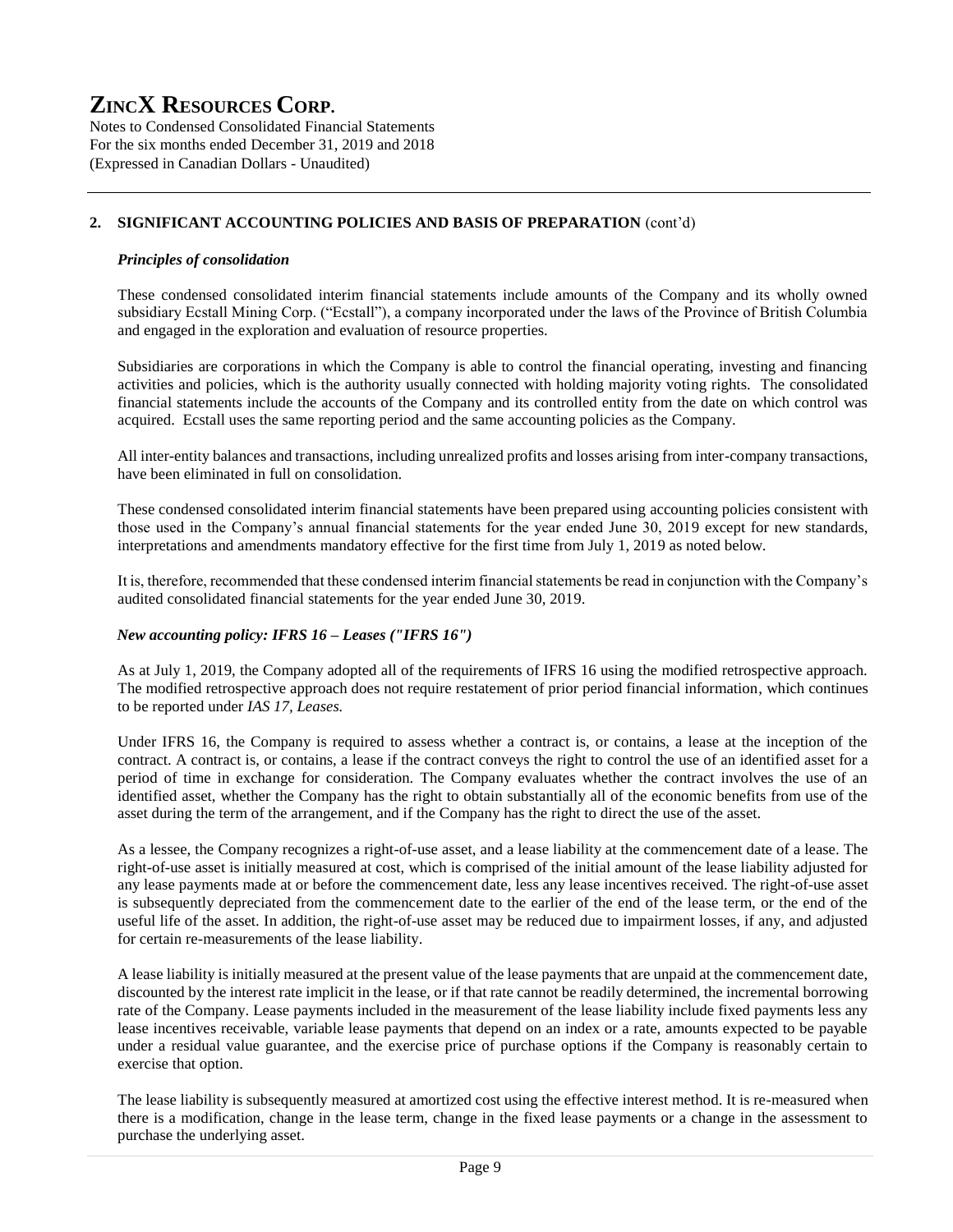Notes to Condensed Consolidated Financial Statements For the six months ended December 31, 2019 and 2018 (Expressed in Canadian Dollars - Unaudited)

# **2. SIGNIFICANT ACCOUNTING POLICIES AND BASIS OF PREPARATION** (cont'd)

### *Effect of Adopting IFRS 16*

The Company applied the modified retrospective approach on the adoption of IFRS 16, whereby comparative figures have not been restated.

The Company has a corporate office sublease arrangement (Note 9). On July 1, 2019, the Company adopted IFRS 16 and recognized a lease liability of \$118,422 in relation to its office sublease, which had previously been classified as an operating lease under the principles of IAS 17. Under the principles of the new standard, this sublease is measured as the lease liability at the present value of the remaining lease payments, discounted using the Company's incremental borrowing rate estimated at 10%.

The associated right-of-use asset has been measured at the amount equal to the lease liability on July 1, 2019. The rightof-use asset is subsequently depreciated from the commencement date to the earlier of the end of the lease term on a straight line basis. Furthermore, the right-of-use asset may be reduced due to impairment losses.

The Company has elected not to recognize right-of-use assets and lease liabilities for short-term leases that have a lease term of 12 months or less and leases of low-value assets. The lease payments associated with these leases are charged directly to the statement of operations and comprehensive loss over the lease term and classified as rent expenses.

Other accounting standards or amendments to existing accounting standards that have been issued but have future effective dates are either not applicable or are not expected to have a significant impact on the Company's financial statements.

# **3. RECEIVABLES**

|                                                                                | December 31, 2019 | June 30, 2019 |
|--------------------------------------------------------------------------------|-------------------|---------------|
| Government Sales Tax credits<br>Accrued interest on reclamation bonds (Note 7) | 17.034<br>2,735   | 32,155<br>634 |
|                                                                                | 19 769            | 32.789        |

The Company anticipates full recovery of its receivables and, therefore, no impairment has been recorded against these amounts.

The Company applies for the 20% British Columbia Mineral Exploration Tax Credit and the enhanced tax credit of an additional 10% for Mountain Pine Beetle affected areas ("METC") on qualified mining exploration costs incurred that are treated as a reduction of exploration costs of the respective property (Note 12). The Company records METC recoverable when it receives a CRA assessment for its application for a refund. During the six months ended December 31, 2019, the Company's BC METC claim for fiscal 2018 of \$176,411 was approved by the tax authorities. The Company received a refund of \$179,728 in October 2019, which included accumulated interest of \$3,317.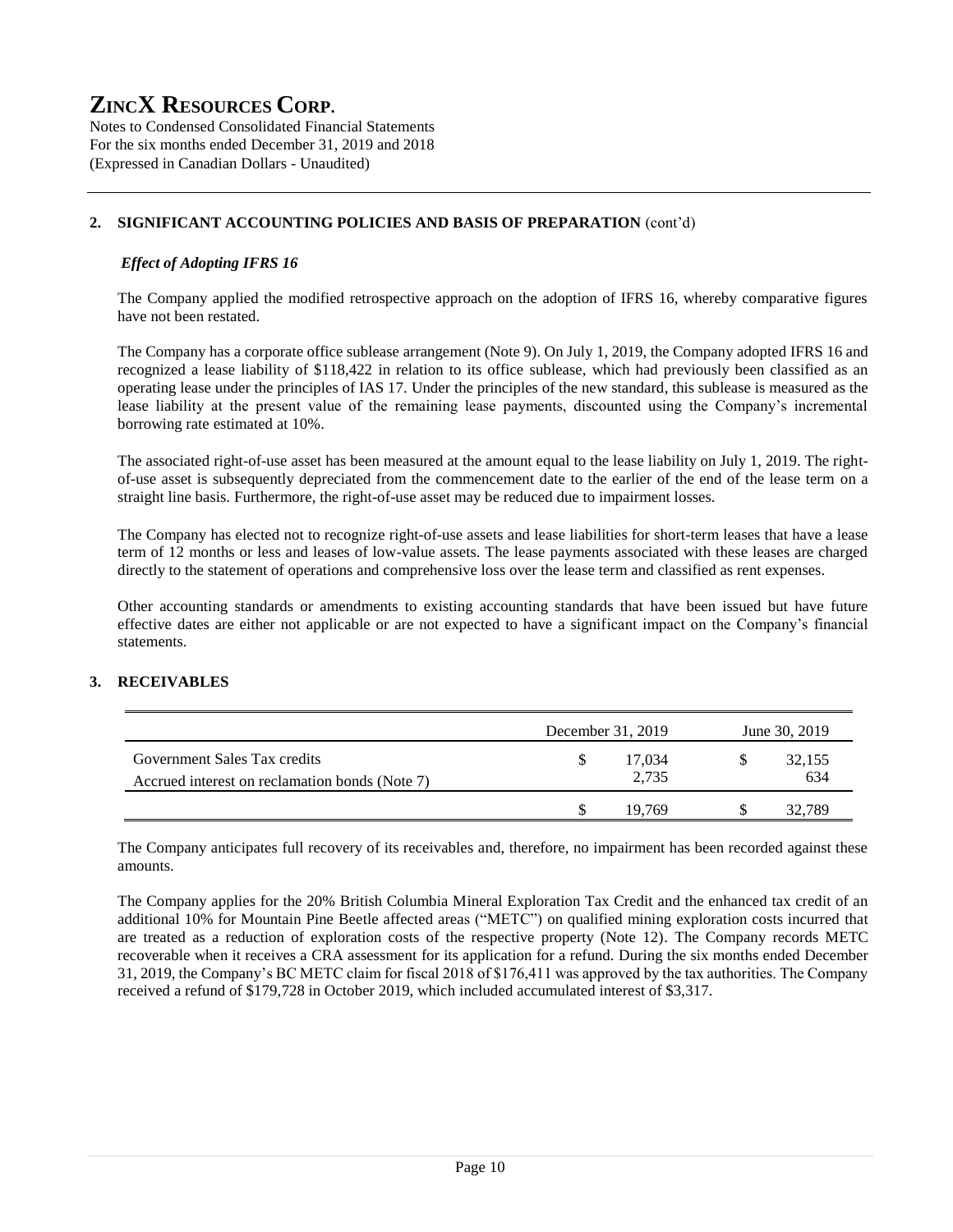Notes to Condensed Consolidated Financial Statements For the six months ended December 31, 2019 and 2018 (Expressed in Canadian Dollars - Unaudited)

# **4. LOAN RECEIVABLE**

On August 25, 2017, the Company advanced \$100,000 to an operating entity (the "Debtor") of a publicly traded company with a director now in common, under a promissory note bearing interest at a rate of 10% per annum. The loan is classified as a short-term loan receivable subsequently measured at amortized cost. The loan matured on February 25, 2017 and was extended for an additional twelve months bearing the same interest rate of 10% per annum. After February 25, 2018, management agreed to extend the repayment of the loan and the accumulated interest until the Debtor finalizes a significant financing that is currently awaiting completion. During the year ended June 30, 2019, management made the assessment of the credit risk on the loan and recognized a loss allowance of \$128,466 (2018 - \$Nil) against the amount of the loan principal and accumulated interest, of which \$123,507 was recorded during the period ended December 30, 2018. There were no additional interest accrued on the loan during the six months ended December 31, 2019 due to high probability of the debtor's default.

# **5. MARKETABLE SECURITIES**

Marketable securities consist of common shares of public companies that are measured at fair value, which is determined using quoted closing prices of the shares on the exchange where they are listed, at the end of each reporting period. Effective July 1, 2018, pursuant to adoption of IFRS 9, a change in fair value of the marketable securities is included in profit and loss for the period.

|                                    | December 31, 2019 | June 30, 2019 |
|------------------------------------|-------------------|---------------|
| Common shares of public companies: |                   |               |
| Fair value, beginning of period    | 41,875            | 57,150        |
| Unrealized losses                  | (5.750)           | (15,275)      |
| Fair value, end of period          | 36.125            | 41.875        |

The Company's marketable securities transactions are as follows:

# **6. INVESTMENTS**

Investments consist of highly liquid Canadian dollar denominated non-redeemable guaranteed investment certificates ("GIC") yielding an average fixed interest rate of 2.3% per annum with maturity dates within one year. The investments are classified as "fair value through profit or loss" financial assets. The counter-party is a financial institution.

At December 31, 2019, the Company held GIC investments with total principal amount of \$1,000,000 (June 30, 2019 - \$2,500,000) and accrued interest of \$11,802 (June 30, 2019 - \$24,460).

During the six months ended December 31, 2019, the Company redeemed net \$1,503,768 (2018 - \$1,496,233) of its GIC investments and received an aggregate interest of \$29,876 (2018 - \$13,027) from the redemption of the GIC investments.

# **7. OTHER ASSETS**

Other assets comprise of reclamation bonds totaling \$332,500 (June 30, 2019 – \$332,500) posted as security deposits with the Government of British Columbia in relation to the Akie and Kechika Regional properties. The reclamation bonds are deposited in GICs through a financial institution and earn an average annual variable interest rate of approximately 1.25% and reinvested on an annual basis immediately at maturity. Interest accrued on the GICs is included in receivables (Note 3).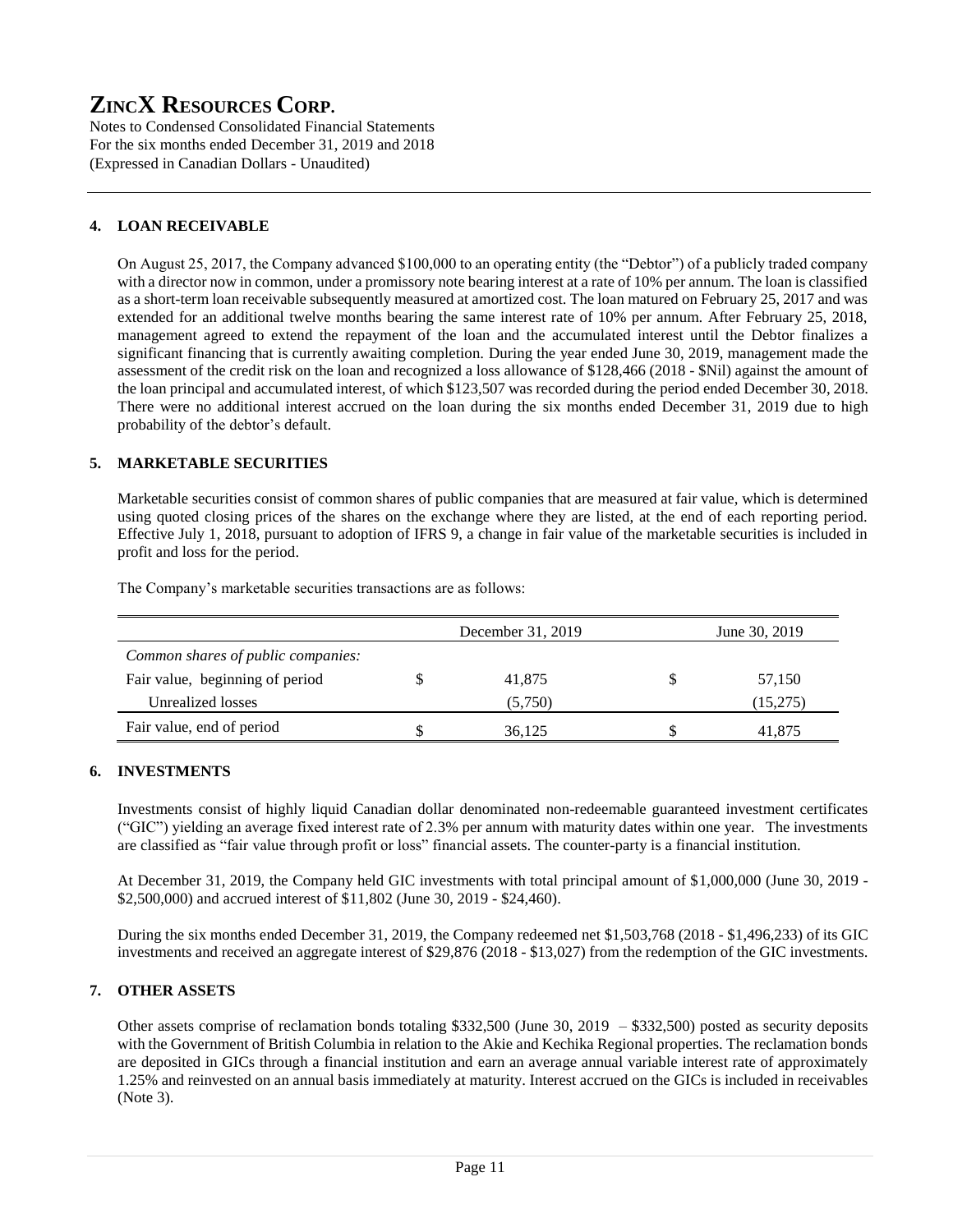Notes to Condensed Consolidated Financial Statements For the six months ended December 31, 2019 and 2018 (Expressed in Canadian Dollars - Unaudited)

|                             |    | December 31, 2019 | June 30, 2019 |         |  |  |  |
|-----------------------------|----|-------------------|---------------|---------|--|--|--|
| <b>Exploration payables</b> | \$ | 1,509             | S             | 380,385 |  |  |  |
| Other trade payables        |    | 79,310            |               | 32,797  |  |  |  |
| Accrued liabilities         |    |                   |               | 70,658  |  |  |  |
|                             | S  | 80,819            | S             | 483,840 |  |  |  |

# **8. TRADE PAYABLES AND ACCRUED LIABILITIES**

# **9. RIGHT-OF-USE ASSET AND LEASE LIABILITY**

On December 1, 2010, the Company entered into a sublease agreement with a company for its corporate office located in Vancouver, B.C. for a period of 10 years, expiring November 30, 2020, in exchange for \$5,000 per month plus applicable taxes. The sublease agreement was amended effective April 1, 2015 to increase the monthly rent rate to \$7,500 per month plus tax.

Effective July 1, 2019, the Company adopted IFRS 16 and recognized a lease liability of \$118,422 and a corresponding right-of use asset in relation to its office lease (Note 2). The lease liability was measured at the present value of the remaining lease payments, discounted using the lessee's incremental borrowing rate of 10% as of July 1, 2019.

The following table presents the right-of-use asset for the Company:

| Right-of-use asset, July 1, 2019                                       | \$<br>118,422 |
|------------------------------------------------------------------------|---------------|
| Depreciation (straight line over the remaining lease term)             | (41,796)      |
| Right-of-use asset, December 31, 2019                                  | \$<br>76,626  |
| The reconciliation of lease liability is presented in the table below: |               |
| Lease commitments as at June 30, 2019:                                 |               |
| Current                                                                | \$<br>90,000  |
| Non-current                                                            | 37,500        |
| Total lease commitments, June 30, 2019                                 | 127,500       |
| Effect of discounting (10% rate) on adoption of IFRS 16                | (9,078)       |
| Lease liability, July 1, 2019                                          | 118,422       |
| Accretion of lease liability on payments                               | (39,902)      |
| Lease liability, December 31, 2019                                     | \$<br>78,520  |
| Current                                                                | \$<br>78,520  |

During the six months ended December 31, 2019, the Company also recognized interest expense of \$5,098 (2018 - \$Nil) on lease liability according to IFRS 16 requirements. Cash payments related to the office lease were \$45,000 (2018 - \$45,000). Costs related to the short-term offsite storage leases of \$4,156 (2018 - \$3,563) were expensed.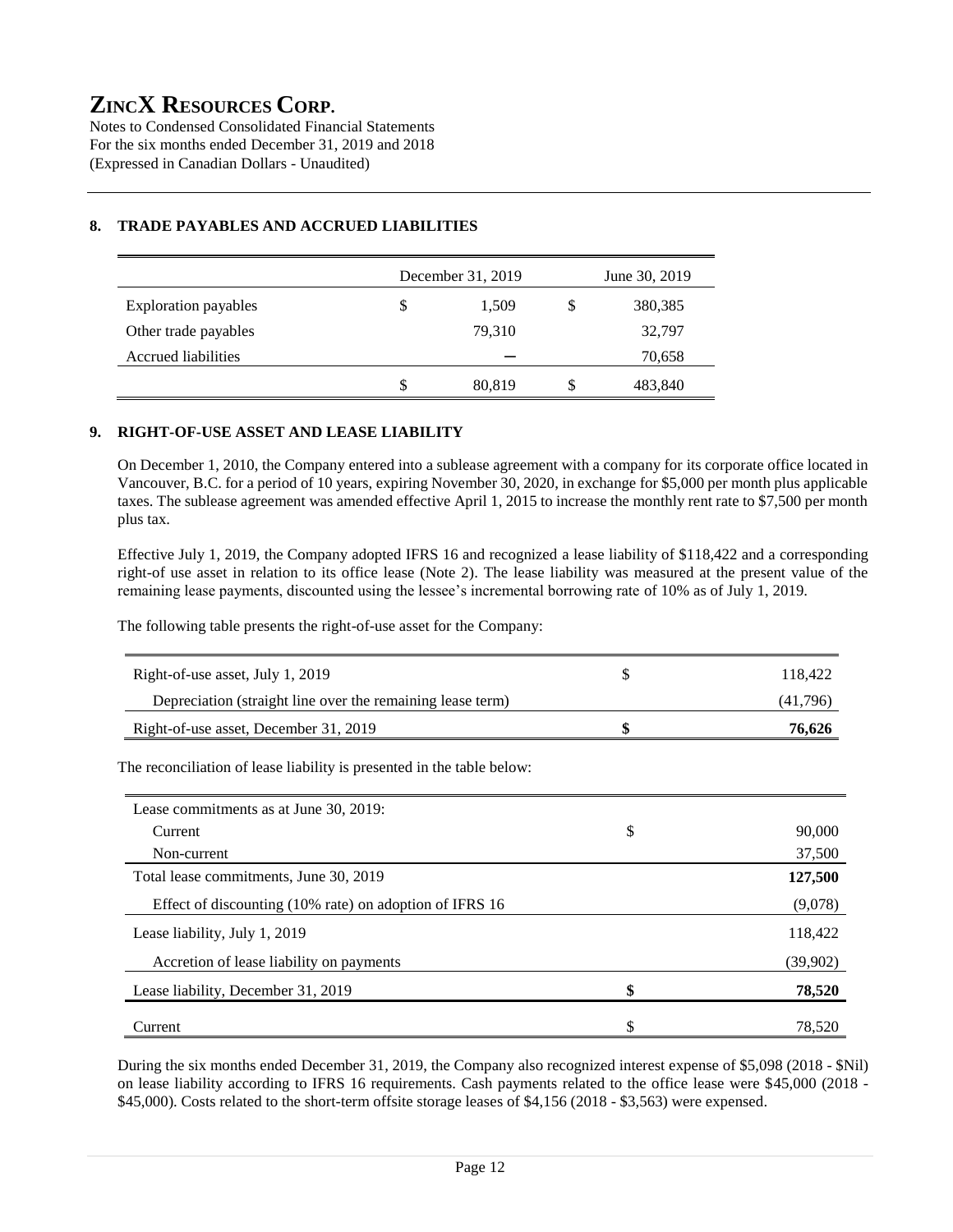Notes to Condensed Consolidated Financial Statements For the six months ended December 31, 2019 and 2018 (Expressed in Canadian Dollars - Unaudited)

|                              | December 31, 2019 | June 30, 2019 |            |  |  |  |
|------------------------------|-------------------|---------------|------------|--|--|--|
| Balance, beginning of period | 241,445           | S             | 232,453    |  |  |  |
| Recorded                     | 29.992            |               | 360,166    |  |  |  |
| Amortized                    | (241, 445)        |               | (351, 174) |  |  |  |
| Balance, end of period       | 29,992            | S             | 241,445    |  |  |  |

# **10. FLOW-THROUGH PREMIUM LIABILITY**

In December 2019, the Company completed a flow-through private placements issuing an aggregate of 1,016,666 flowthrough shares (Note 13(b)) at a price of \$0.15 per share for gross proceeds of \$152,500. The Company recorded a flowthrough liability of \$29,992 in connection with the flow-through private placements, which was calculated based on an estimated premium of approximately \$0.029 per flow-through share issued.

#### As at December 31, 2019, the Company has not incurred qualifying exploration expenditures with respect to its 2019 flow-through commitments. The Company has fully renounced exploration of expenditures of \$152,500 to the flowthrough subscribers for calendar 2019 using the "look back" rule for income tax purposes and is required to incur the qualified exploration expenditures by December 31, 2020.

In November and December 2018, the Company completed two consecutive flow-through private placements issuing an aggregate of 3,568,692 flow-through shares (Note 13(b)(i)) at a price of \$0.39 per share for gross proceeds of \$1,391,790. The Company recorded a flow-through liability of \$360,166 in connection with the flow-through private placements, which was calculated based on an estimated premium of approximately \$0.10 per flow-through share issued.

The flow-through premium liability does not represent a cash liability to the Company, and is to be fully amortized to the statement of operations and comprehensive loss pro-rata with the amount of qualifying flow-through expenditures incurred. The flow-through agreements require the Company to renounce certain deductions for Canadian exploration expenditures incurred on the Company's resource properties.

As at December 31, 2019, the Company incurred the qualifying exploration expenditures of \$1,391,790 (June 30, 2019 - \$458,773) with respect to its 2018 flow-through commitments and amortized \$360,166 (June 30, 2019 - \$118,721) of the flow-through liability, respectively.

The Company has fully renounced exploration expenditures of \$1,391,790 to the flow-through subscribers for calendar 2018 using the "look-back" rule for tax purposes and has incurred the qualified exploration expenditures by December 31, 2019.

When the Company uses the "look-back" rule to renounce exploration expenditures to investors before the Company actually incurs them, the Company is liable for the flow-through Part XII.6 tax ("FT Tax"). The FT Tax related to the 2018 flow-through renunciations is payable on or before February 28, 2020. The reconciliations of the accrued and paid FT Tax for the period ended December 31, 2019 and for the year ended June 30, 2019 are as follows:

|                              |   | December 31, 2019 | June 30, 2019 |           |  |  |  |
|------------------------------|---|-------------------|---------------|-----------|--|--|--|
| Balance, beginning of period | S | 10,451            |               | 5,923     |  |  |  |
| Accrued                      |   | 524               |               | 14,941    |  |  |  |
| FT Tax paid                  |   | (10, 975)         |               | (10, 413) |  |  |  |
| Balance, end of period       | S |                   | ۰D            | 10.451    |  |  |  |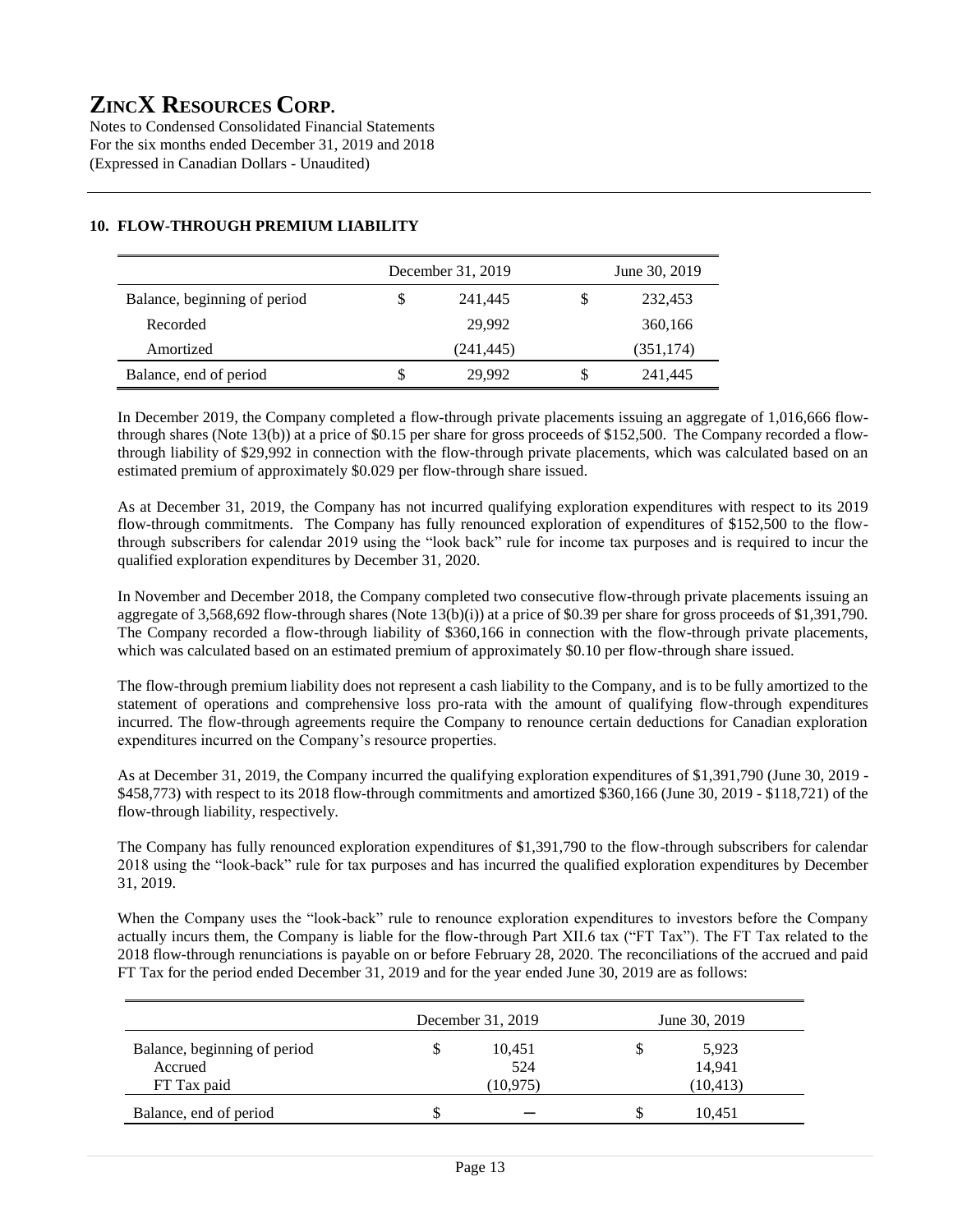Notes to Condensed Consolidated Interim Financial Statements For the six months ended December 31, 2019 and 2018 (Expressed in Canadian Dollars - Unaudited)

# **11. EQUIPMENT AND LEASEHOLD IMPROVEMENTS**

|                                  | Computers<br>and software       |              | Office<br>equipment<br>and furniture | Office<br>leasehold<br>improvements | $License$ <sup>(1)</sup> |                                 | Vehicle <sup>(1)</sup> |                          | Camp<br>equipment and<br>$fixtures^{(1)}$ |                          | Camp<br>structures and<br>upgrades $(1)$ |                          |     | Total       |
|----------------------------------|---------------------------------|--------------|--------------------------------------|-------------------------------------|--------------------------|---------------------------------|------------------------|--------------------------|-------------------------------------------|--------------------------|------------------------------------------|--------------------------|-----|-------------|
| Cost:                            |                                 |              |                                      |                                     |                          |                                 |                        |                          |                                           |                          |                                          |                          |     |             |
| At June 30, 2018                 | \$19,769                        | \$           | 21,992                               | \$<br>4,616                         | \$                       | 36,744                          | <sup>\$</sup>          | 37,026                   | \$                                        | 375,254                  | \$                                       | 654,554                  |     | \$1,149,955 |
| Acquisition                      |                                 |              | 1,284                                |                                     |                          | 1,091                           |                        |                          |                                           |                          |                                          |                          |     | 2,375       |
| Disposal                         | (6,949)                         |              | (1,211)                              |                                     |                          | $\overbrace{\phantom{1232211}}$ |                        |                          |                                           |                          |                                          | $\overline{\phantom{0}}$ |     | (8,160)     |
| At June 30, 2019                 | 12,820                          |              | 22,065                               | 4,616                               |                          | 37,835                          |                        | 37,026                   |                                           | 375,254                  |                                          | 654,554                  |     | 1,144,170   |
| Acquisition                      |                                 |              | 1,157                                |                                     |                          |                                 |                        | 5,626                    |                                           | 25,216                   |                                          |                          |     | 31,999      |
| Disposal                         |                                 |              | (1, 474)                             |                                     |                          |                                 |                        |                          |                                           |                          |                                          |                          |     | (1, 474)    |
| At December 31, 2019             | \$12,820                        | \$           | 21,748                               | \$<br>4,616                         | \$                       | 37,835                          | \$                     | 42,652                   | \$                                        | 400,470                  | $\mathbb{S}$                             | 654,554                  |     | \$1,174,695 |
| <b>Accumulated depreciation:</b> |                                 |              |                                      |                                     |                          |                                 |                        |                          |                                           |                          |                                          |                          |     |             |
| At June 30, 2018                 | \$18,780                        | \$           | 15,049                               | \$<br>4,616                         | \$.                      | 29,861                          | $\mathbb{S}$           | 34,252                   | \$                                        | 260,811                  | \$.                                      | 521,148                  | \$. | 884,517     |
| Depreciation                     | 761                             |              | 1,677                                |                                     |                          | 4,981                           |                        | 1,088                    |                                           | 28,611                   |                                          | 33,352                   |     | 70,470      |
| Disposal                         | (6,949)                         |              | (1,211)                              | $\qquad \qquad -$                   |                          | $\qquad \qquad -$               |                        | $\overline{\phantom{m}}$ |                                           | $\overline{\phantom{m}}$ |                                          | $\qquad \qquad -$        |     | (8,160)     |
| At June 30, 2019                 | 12,592                          |              | 15,515                               | 4,616                               |                          | 34,842                          |                        | 35,340                   |                                           | 289,422                  |                                          | 554,500                  |     | 946,827     |
| Depreciation                     | 63                              |              | 1,362                                |                                     |                          | 830                             |                        | 834                      |                                           | 14,781                   |                                          | 12,610                   |     | 30,480      |
| Disposal                         | $\overbrace{\phantom{1232211}}$ |              | (1, 474)                             | $\qquad \qquad -$                   |                          |                                 |                        | $\overline{\phantom{m}}$ |                                           |                          |                                          | -                        |     | (1, 474)    |
| At December 31, 2019             | \$12,655                        | \$           | 15,403                               | \$<br>4,616                         | \$                       | 35,672                          | $\mathbb{S}$           | 36,174                   | $\mathbb{S}$                              | 304,203                  | \$                                       | 567,110                  | \$  | 975,833     |
| Net book value:                  |                                 |              |                                      |                                     |                          |                                 |                        |                          |                                           |                          |                                          |                          |     |             |
| At June 30, 2019                 | $\mathbb{S}$<br>228             | $\mathbb{S}$ | 6,550                                | \$<br>$\overline{\phantom{m}}$      | \$                       | 2,993                           | \$                     | 1,686                    | \$                                        | 85,832                   | \$                                       | 100,054                  | \$  | 197,343     |
| At December 31, 2019             | \$<br>165                       | \$           | 6,345                                | \$                                  | \$                       | 2,163                           | \$                     | 6,478                    | \$                                        | 96,267                   | \$                                       | 87,444                   | \$  | 198,862     |

(1) License, vehicles, camp equipment and fixtures and camp upgrades are used for exploration and evaluation activities. Depreciation for these items of \$29,055 for the six months ended December 31, 2019 (2018 - \$33,564) has been capitalized to exploration and evaluation assets (Note 12). Depreciation of the remaining items of \$1,425 (2018 - \$974) has been expensed.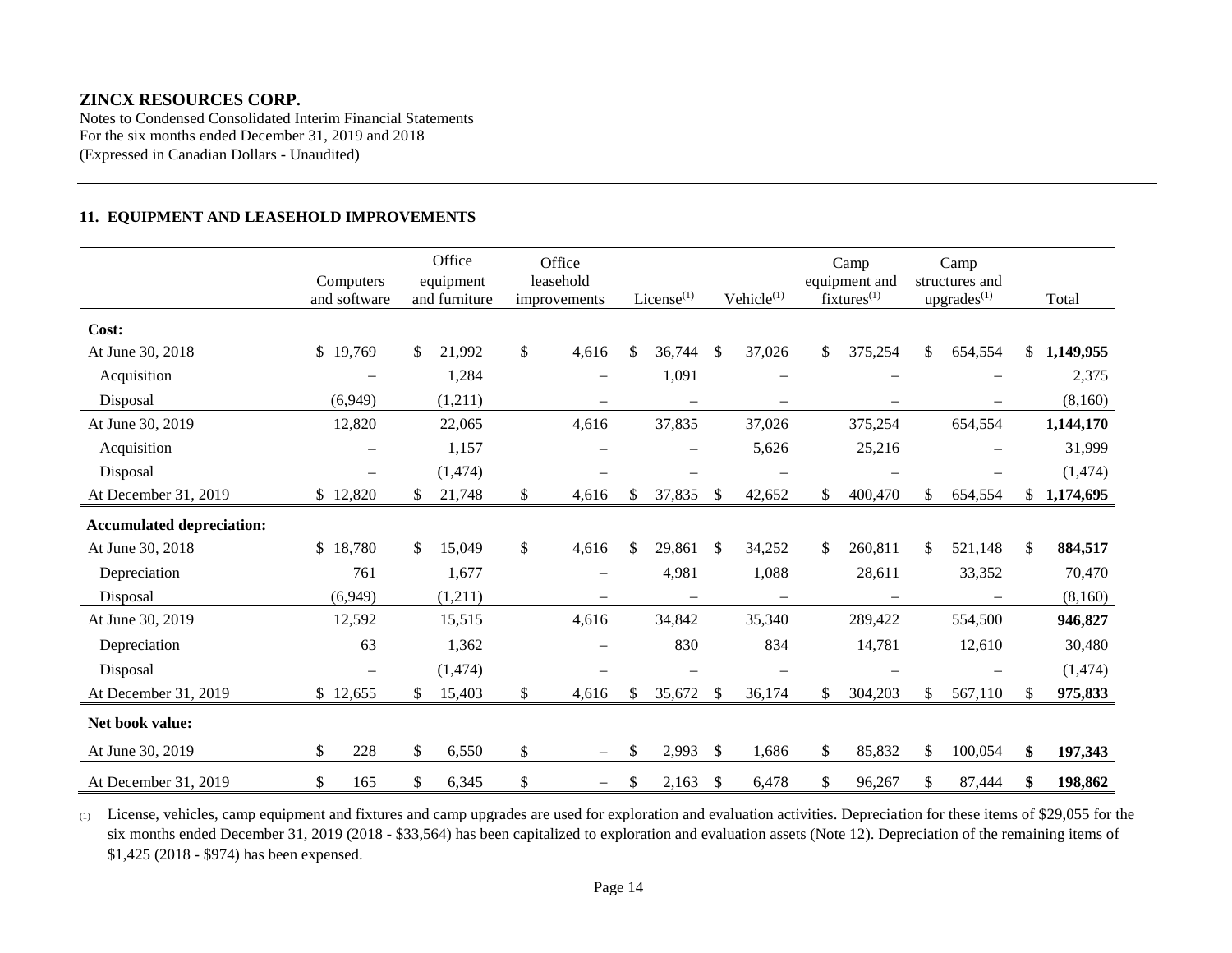Notes to Condensed Consolidated Interim Financial Statements For the six months ended December 31, 2019 and 2018 (Expressed in Canadian Dollars - Unaudited)

#### **12. EXPLORATION AND EVALUATION ASSETS**

Title to exploration and evaluation assets involves certain inherent risks due to the difficulties of determining the validity of certain claims as well as the potential for problems arising from the frequently ambiguous conveyancing history characteristic of many resource claims. The Company has investigated title to all of its exploration and evaluation assets and, to the best of its knowledge, title to all of its claims are in good standing.

#### **Akie Property, British Columbia**

The Akie property is the Company's flagship exploration project and is host to the Cardiac Creek SEDEX Zn-Pb-Ag deposit. The Company owns a 100% interest in the Akie property, which resulted from Company expenditures and the acquisition of Ecstall Mining Corporation.

#### **Kechika Regional project, British Columbia**

The Kechika Regional project, represented by a series of contiguous property blocks including Pie and Mt. Alcock, extends northwest from the Akie property. The Company owns a 100% interest in these properties, which were acquired during fiscal 2007 and 2008, including the acquisition of Ecstall. The interest in the Mt. Alcock property is subject to a 1.0 % net smelter royalty.

In September 2013, the Company entered into an option agreement (the "Agreement') with Teck Resources Limited ("Teck") pursuant to which Teck can acquire up to a 70% interest in the Company's Pie, Cirque East and Yuen properties (the "Property"), three of the 10 regional properties that make up the Kechika Regional Project.

The Agreement outlined two options (the "Options") that are subject to certain expenditure requirements as outlined below:

Under the first Option, Teck can earn an undivided 51% interest in and to the Property by incurring a cumulative aggregate of \$3,500,000 in exploration expenditures on the Property on or before December 31, 2017 (extended from September 30, 2017), with \$500,000 in exploration expenditures to be completed on or before September 30, 2014 (incurred) and \$1,295,000 (amended from \$1,500,000 and incurred) in cumulative exploration expenditures to be completed on or before December 31, 2015 (extended from September 30, 2015).

Under the second Option, Teck may elect to acquire an additional 19% interest in the Property for a total of 70% by incurring an additional \$5,000,000 in exploration expenditures (for a total aggregate of \$8,500,000 in exploration expenditures) on the Property on or before September 30, 2019.

Teck and Korea Zinc earned a 51% interest in the Property in December 2018 by incurring cumulative aggregate exploration expenditures of \$3,054,402 on the Pie Property since September 2013 and making a cash payment of \$445,598 to the Company for the shortfall of the required expenditures. The carrying value of the optioned property has been reduced by the amount of the cash consideration received from Teck.

In January 2018, Teck and Korea Zinc informed the Company that they will not be proceeding with the Second Option to earn an additional 19% interest in the Property. According to the terms of the Agreement, the parties will continue exploration of the Property under a Joint Venture arrangement on the 49%-51% basis, with Teck acting as the operator.

There were no exploration programs conducted on the Property during the six months ended December 31, 2019 and the fiscal year ended June 30, 2019.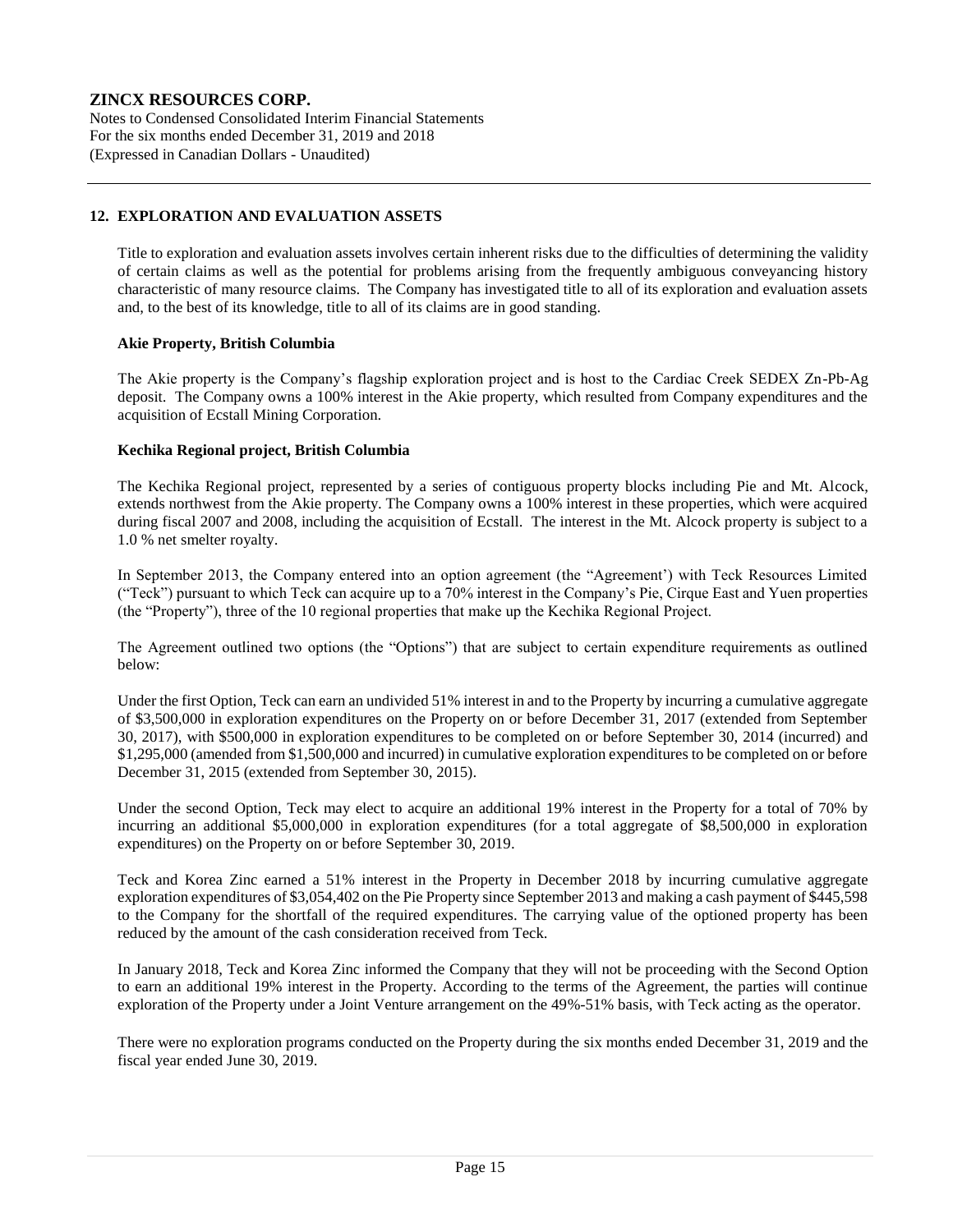Notes to Condensed Consolidated Interim Financial Statements For the six months ended December 31, 2019 and 2018 (Expressed in Canadian Dollars - Unaudited)

# **12. EXPLORATION AND EVALUATION ASSETS** (cont'd)

Summary of exploration expenditures incurred on various properties:

|                                                                                            | <b>Akie Property</b>       | <b>Kechika Regional</b>     | <b>Total</b>                   |
|--------------------------------------------------------------------------------------------|----------------------------|-----------------------------|--------------------------------|
| <b>Acquisition Costs:</b><br><b>Balance, June 30, 2017</b><br>Cash in lieu of expenditures | \$<br>24, 165, 241         | \$<br>336,785<br>(144, 017) | \$<br>24,502,026<br>(144, 017) |
| Balance, June 30, 2018 and 2019, and<br>December 31, 2019                                  | \$<br>24,165,241           | \$<br>192,768               | \$<br>24,358,009               |
| <b>Deferred exploration costs:</b>                                                         |                            |                             |                                |
| <b>Balance, June 30, 2018</b><br>Camp equipment, depreciation                              | \$<br>44,355,601<br>68,032 | \$<br>4,354,446             | \$<br>48,710,047<br>68,032     |
| Drilling                                                                                   | 1,362,020                  |                             | 1,362,020                      |
| Geology                                                                                    | 112,836                    |                             | 112,836                        |
| Geophysics                                                                                 |                            | 13,579                      | 13,579                         |
| Preliminary Economic Assessment                                                            | 29,524                     |                             | 29,524                         |
| Community consultations                                                                    | 151,562                    |                             | 151,562                        |
| Environmental studies and permit<br>compliance                                             | 42,939                     |                             | 42,939                         |
| <b>Balance, June 30, 2019</b>                                                              | 46,122,514                 | 4,368,025                   | 50,490,539                     |
| Camp equipment, depreciation<br>(Note 11)                                                  | 29,055                     |                             | 29,055                         |
| Drilling                                                                                   | 761,950                    |                             | 761,950                        |
| Geology                                                                                    | 43,344                     |                             | 43,344                         |
| Community consultations                                                                    | 150,336                    |                             | 150,336                        |
| Environmental studies and permit<br>compliance                                             | 30,050                     |                             | 30,050                         |
| METC recoverable (Note 3)                                                                  | (176, 411)                 |                             | (176, 411)                     |
| <b>Balance, December 31, 2019</b>                                                          | \$<br>46,960,838           | \$<br>4,368,025             | \$<br>51,328,863               |
| <b>Total, June 30, 2019</b>                                                                | \$<br>70,287,755           | \$<br>4,560,793             | \$<br>74,848,548               |
| Total, December 31, 2019                                                                   | \$<br>71,126,079           | \$<br>4,560,793             | \$<br>75,686,872               |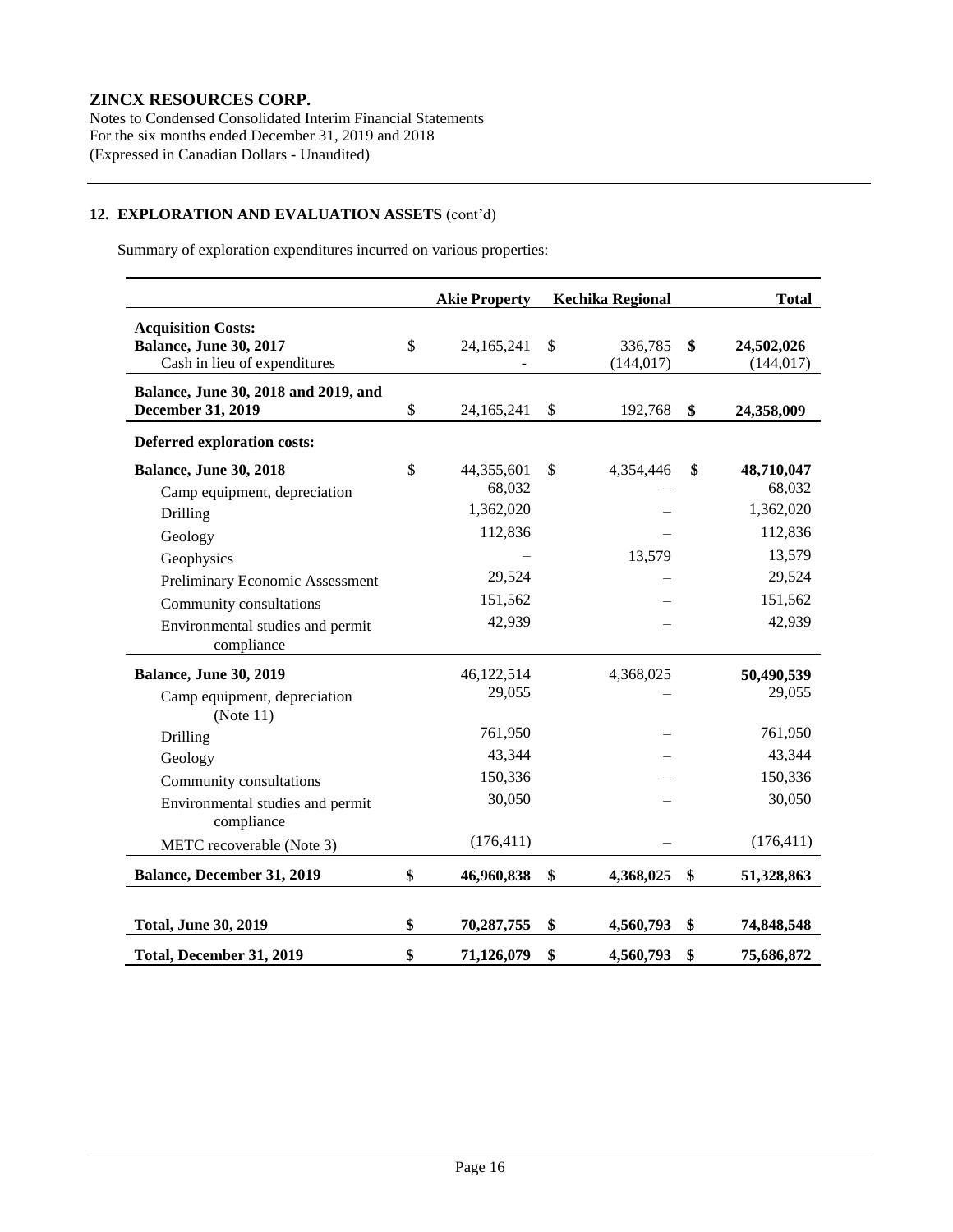Notes to Condensed Consolidated Interim Financial Statements For the six months ended December 31, 2019 and 2018 (Expressed in Canadian Dollars - Unaudited)

### **13. CAPITAL STOCK AND RESERVES**

#### **(a) Authorized**

Unlimited common shares without par value

#### **(b) Issued and outstanding**

During the six months ended December 31, 2019, the Company completed a flow-through private placement of 1,016,666 flow-through shares at a price of \$0.15 per share for gross proceeds of \$152,500. The Company paid cash finder's fee of \$7,625 in connection with the private placement. A flow-through premium liability of \$29,992 was recorded in connection with this private placement, which was calculated based on an estimated premium of approximately \$0.029 per flow-through share issued (Note 10);

During the year ended June 30, 2019, the Company's equity transactions were as follows:

(i) the Company completed two consecutive flow-through private placements of aggregate 3,568,692 flowthrough shares at a price of \$0.39 per share for aggregate gross proceeds of \$1,391,790. The Company paid cash finder's fees of \$63,896 and incurred regulatory filing fees of \$10,213 in connection with the private placements.

A flow-through premium liability of \$360,166 was recorded in connection with these private placements, which was calculated based on an estimated premium of approximately \$0.10 per flow-through share issued (Note 10);

- (ii) 142,500 common shares were issued pursuant to the exercise of 142,500 stock options at an average price of \$0.25 per share for total proceeds of \$36,025. In addition, a reallocation of \$48,820 from reserves to capital stock was recorded on the exercise of these options. This amount constitutes the fair value of options recorded at the original grant date;
- (iii) 220,000 share purchase warrants issued under the December 2016 private placement were exercised at a price of \$0.55 per share for total proceeds of \$121,000;
- (iv) the Company received TSX-V approval for its new Normal Course Issuer Bid ("NCIB") application to purchase at market price up to 8,287,534 common shares, being approximately 5% of the Company's issued and outstanding common shares, through the facilities of the TSX-V. The bid was open from August 1, 2018 to July 31, 2019 and has not been renewed after. There were no shares repurchased under the NCIB during the year ended June 30, 2019; and
- (v) The Company cancelled and returned to its treasury 781,500 common shares of the Company that were repurchased under the NCIB in fiscal 2018. Upon the cancellation, \$475,540 was recorded as a reduction to capital stock for the assigned value of the shares, and \$262,959 was allocated to reserves;

#### **(c) Share options**

The Company adopted a 20% fixed share option plan whereby the Company had reserved 20,557,283 common shares under the plan. The term of any options granted under the plan is fixed by the Board of Directors and may not exceed ten years from date of grant. At its Annual General and Special Meeting held on January 17, 2019, the shareholders of the Company approved the Amended and Restated Stock Option Plan, under which the maximum number of common shares of the Company reserved for issuance under the plan was increased to 33,774,275 or 20% of the issued and outstanding common shares as at December 13, 2018.

The number of options granted to a consultant in a 12 month period must not exceed 2% of the issued shares of the Issuer from the date of grant. Options issued to consultants performing investor relations activities must vest in stages over 12 months with no more than 1/4 of the options vesting in any three month period. Share options granted to directors, officers and employees of the Company vest immediately.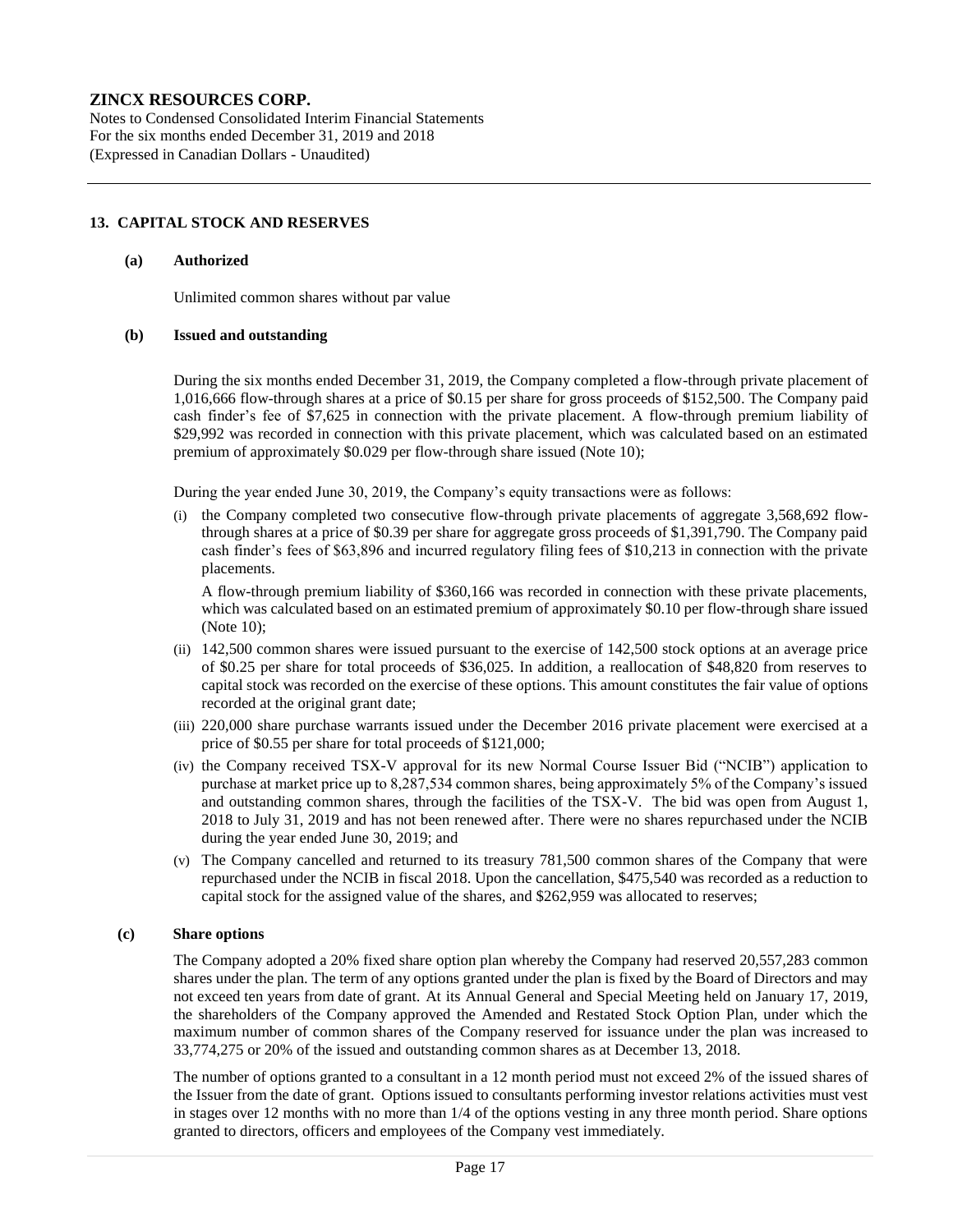Notes to Condensed Consolidated Interim Financial Statements For the six months ended December 31, 2019 and 2018 (Expressed in Canadian Dollars - Unaudited)

#### **13. CAPITAL STOCK AND RESERVES** (cont'd)

### (c) **Share options** (cont'd)

Share option transactions are summarized as follows:

|                                | Options     | Weighted Average      |
|--------------------------------|-------------|-----------------------|
|                                | Outstanding | <b>Exercise Price</b> |
| Outstanding, June 30, 2018     | 9,592,500   | \$0.32                |
| Granted                        | 1,100,000   | 0.34                  |
| Exercised (Note 13 (b)(ii))    | (142,500)   | 0.25                  |
| Cancelled/Forfeited            | (380,000)   | 0.31                  |
| Outstanding, June 30, 2019     | 10,170,000  | 0.32                  |
| Cancelled/Forfeited            | (205,000)   | 0.36                  |
| Outstanding, December 31, 2019 | 9,965,000   | 0.32<br>S             |

Share options outstanding and exercisable at December 31, 2019 are summarized as follows:

| Number of |                       |                     | Remaining<br>Life of Options | Number of Options |
|-----------|-----------------------|---------------------|------------------------------|-------------------|
| Options   | <b>Exercise Price</b> | <b>Expiry Date</b>  | (Years)                      | Exercisable       |
| 240,000   | \$0.39                | January 3, 2020(*)  | 0.01                         | 240,000           |
| 25,000    | \$0.63                | January 15, 2020(*) | 0.04                         | 25,000            |
| 545,000   | \$0.55                | November 24, 2020   | 0.90                         | 545,000           |
| 5,000     | \$0.23                | November 24, 2020   | 0.90                         | 5,000             |
| 600,000   | \$0.35                | June 16, 2021       | 1.46                         | 600,000           |
| 75,000    | \$ 0.40               | November 2, 2021    | 1.84                         | 75,000            |
| 1,245,000 | \$0.39                | December 27, 2023   | 3.99                         | 1,245,000         |
| 3,680,000 | \$0.23                | April 10, 2025      | 5.28                         | 3,680,000         |
| 810,000   | \$0.33                | July 3, 2026        | 6.51                         | 810,000           |
| 1,410,000 | \$ 0.40               | September 13, 2026  | 6.71                         | 1,410,000         |
| 1,330,000 | \$ 0.30               | February 9, 2028    | 8.12                         | 1,330,000         |
| 9,965,000 | \$0.32                |                     | 5.16                         | 9,965,000         |

(\*)Options expired unexercised subsequent to December 31, 2019.

During the six months ended December 31, 2018, the Company granted an aggregate of 1,100,000 share options to certain employees and consultants of the Company and recorded share-based compensation expense of \$210,598 for the share options granted. There were no stock options granted nor share-based compensation recorded during the six months ended December 31, 2019.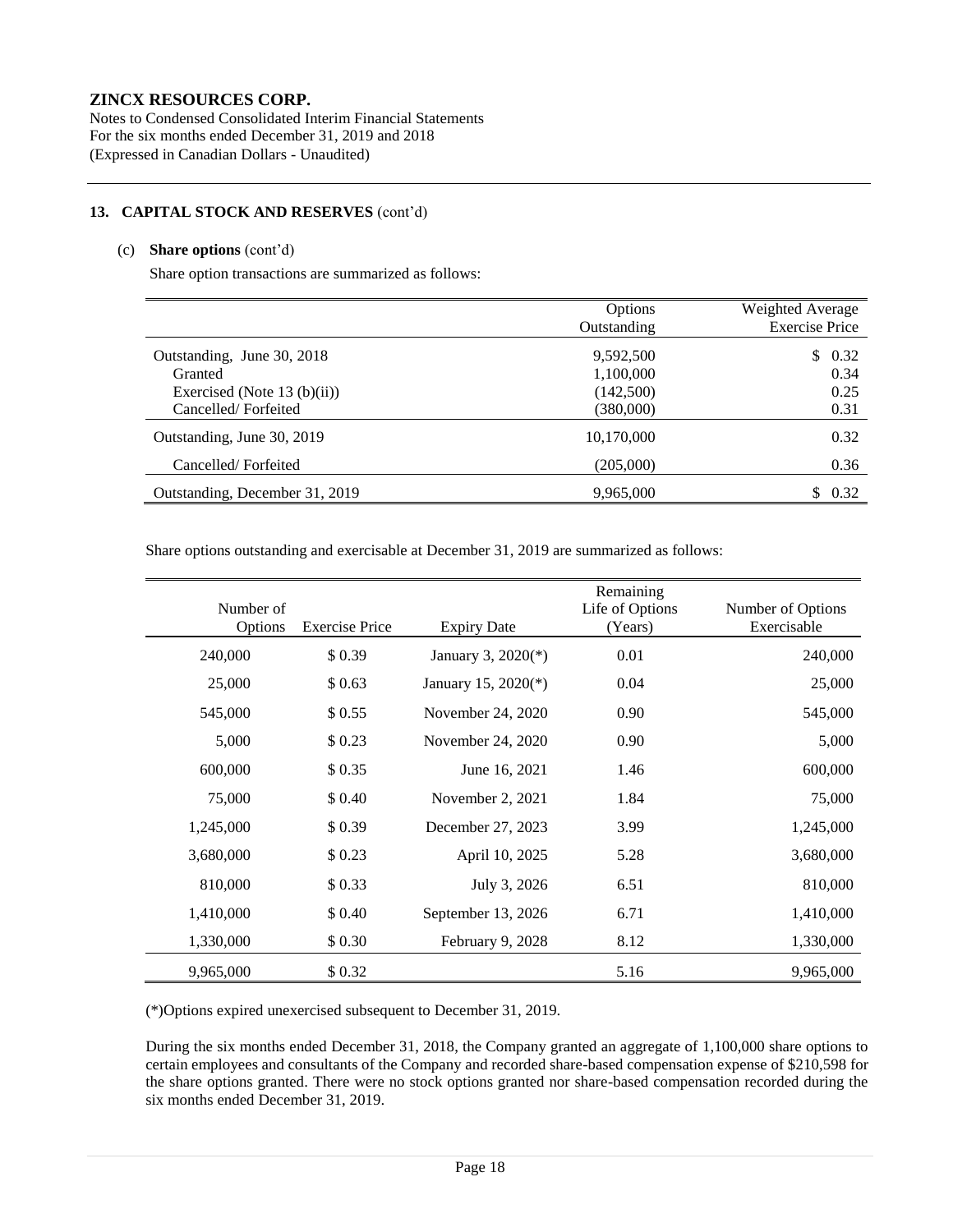Notes to Condensed Consolidated Interim Financial Statements For the six months ended December 31, 2019 and 2018 (Expressed in Canadian Dollars - Unaudited)

### **13. CAPITAL STOCK AND RESERVES** (cont'd)

#### **(d) Warrants**

Share purchase warrants transactions are summarized as follows:

|                                              | <b>Warrants</b><br>Outstanding |   | <b>Weighted Average</b><br><b>Exercise Price</b> |  |
|----------------------------------------------|--------------------------------|---|--------------------------------------------------|--|
| <b>Balance, June 30, 2018</b>                | 3,457,250                      | S | 0.54                                             |  |
| Exercised (Note $13$ (b)(iii))               | (220,000)                      |   | 0.55                                             |  |
| Expired                                      | (3,237,250)                    |   | 0.55                                             |  |
| Balance, June 30, 2019 and December 31, 2019 |                                | S |                                                  |  |

#### **(e) Reserves**

|                                                    | Options and<br>agent<br>warrants | Finance<br>warrants | Treasury<br>shares | Total             |
|----------------------------------------------------|----------------------------------|---------------------|--------------------|-------------------|
| Balance, June 30, 2018                             | 10,274,595<br>S.                 | \$2.204.276         | \$1,993,921        | \$14,472,792      |
| Exercise of options (Note 13 $(b)(ii)$ )           | (48, 820)                        |                     |                    | (48, 820)         |
| Share-based compensation (Note)<br>13(c)           | 206,557                          |                     |                    | 206,557           |
| Cancellation of treasury shares (Note<br>13(b)(v)) |                                  |                     | 262,959            | 262,959           |
| Balance, June 30, 2019 and December<br>31, 2019    | \$10.432,332                     | \$ 2,204,276        | 2.256.880<br>S.    | 14.893.488<br>\$. |

#### **14. SUPPLEMENTAL DISCLOSURE WITH RESPECT TO CASH FLOWS**

Significant non-cash transactions for the six months ended December 31, 2019 included:

- exploration and evaluation assets of \$1,509 (June 30, 2019 \$380,385) in accounts payable (Note 8);
- depreciation of camp equipment and upgrades of \$29,055 included in exploration and evaluation assets (Note 11);
- an allocation of \$29,992 from capital stock to flow-through premium liability on issuance of the flow-through shares in December 2019 (Note10); and
- unrealized gain of \$5,750 on marketable securities due to changes in fair value (Note 5).

Significant non-cash transactions for the six months ended December 31, 2018 included:

- exploration and evaluation assets of \$106,044 (June 30, 2018 \$301,570) in accounts payable (Note 8);
- depreciation of camp equipment and upgrades of \$33,564 included in exploration and evaluation assets (Note 11);
- an allocation of \$292,633 from capital stock to flow-through premium liability on the issuance of the flow-through shares in November-December 2018 (Note 10);
- an allocation of \$48,820 from reserves to capital stock upon the exercise of stock options (Note 13(b)(ii)); and
- unrealized loss of \$14,125 on marketable securities due to changes in fair value (Note 5).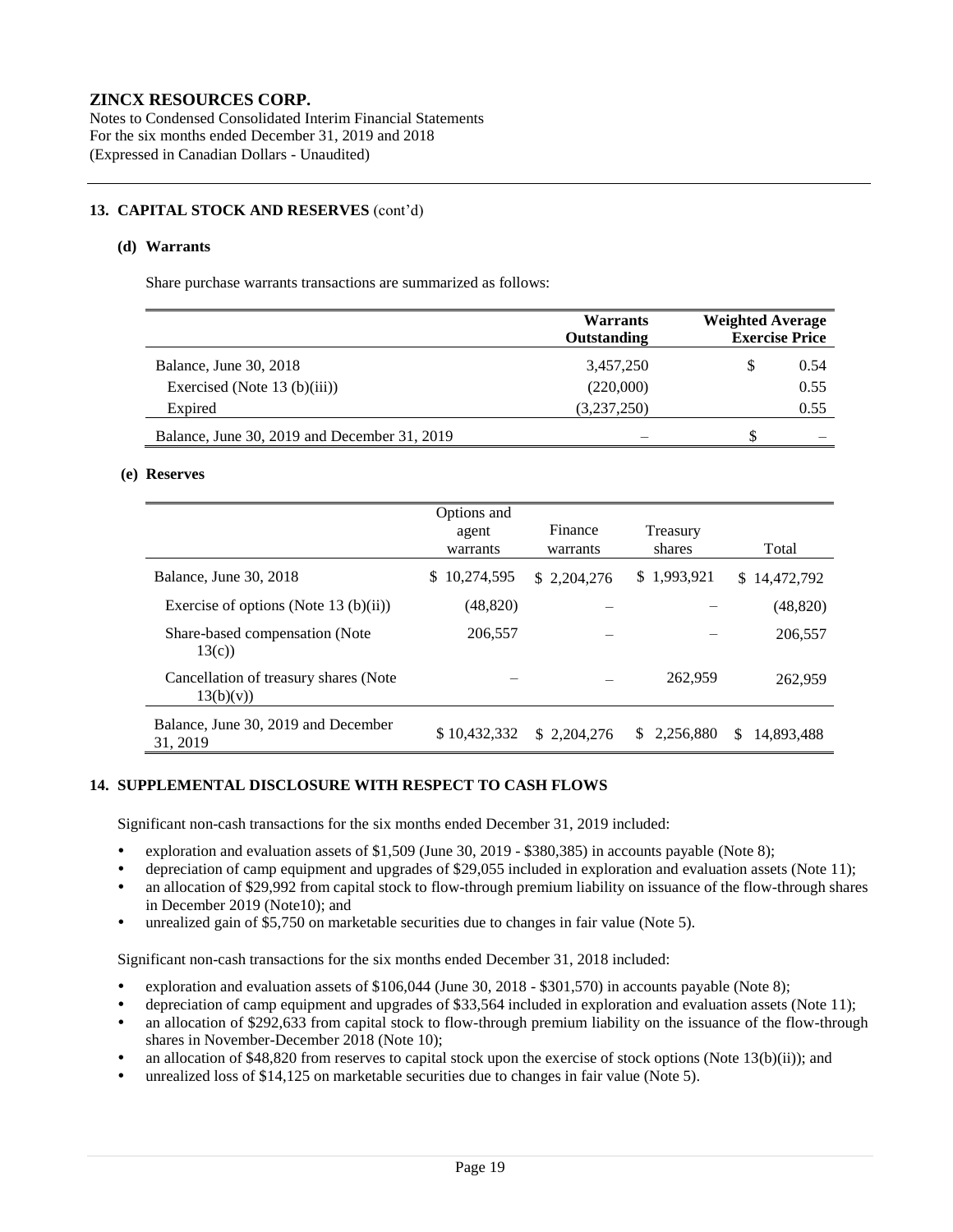Notes to Condensed Consolidated Interim Financial Statements For the six months ended December 31, 2019 and 2018 (Expressed in Canadian Dollars - Unaudited)

### **15. RELATED PARTY TRANSACTIONS**

Key management personnel includes persons having the authority and responsibility for planning, directing, and controlling the activities of the Company as a whole. Key management personnel comprise of the directors of the Company, executive and non-executive, and Vice President of Exploration.

The remuneration of the key management personnel during the six months ended December 31, 2019 and 2018 were as follows:

| December 31,                            | 2019          | 2018          |
|-----------------------------------------|---------------|---------------|
|                                         |               |               |
| Bonuses (iv)                            | \$            | \$<br>30,256  |
| Consulting fees (iii)                   | 7,500         | 7,500         |
| Directors fees (ii)                     |               | 20,000        |
| Exploration and evaluation expenditures |               |               |
| $(geological$ consulting) $(v)$         | 80,640        | 75,000        |
| Management fees (i)                     | 177,000       | 177,000       |
| Other employment benefits (vi)          | 14,315        | 15,312        |
| Total                                   | \$<br>279,455 | \$<br>325,068 |

(i) Pursuant to a management and administrative services agreement amended effective July 1, 2011 and May 1, 2014 with Varshney Capital Corp. ("VCC"), a company with two common directors, the Company agreed to pay monthly management and administrative fees of \$29,500 and \$5,000, respectively.

During the six months ended December 31, 2019, the Company paid \$177,000 (2018 – \$177,000) for management fees and  $$30,000 (2018 - $30,000)$  for administrative fees to VCC;

- (ii) the Company paid \$Nil (2018 \$20,000) in directors' fees;
- (iii) the Company paid \$7,500 (2018 \$7,500) for consulting fees to a company controlled by a director;
- (iv) the Company paid \$Nil (2018 \$30,253) in bonuses to VCC
- (v) the Company paid geological consulting fees of \$80,640 (2018 \$75,000) to a company owned by an officer of the Company, of which \$70,224 (2018 - \$68,750) was capitalized as exploration and evaluation costs and \$10,416 (2018 - \$6,250) was expensed as consulting fees; and
- (vi) other employment benefits included life insurance and health benefits for the CEO and health benefits for the CFO of the Company.

# **16. CAPITAL MANAGEMENT**

The Company's objectives of capital management are intended to safeguard the entity's ability to support the Company's normal operating requirement on an ongoing basis, continue the development and exploration of its mineral properties, and support any expansionary plans. The Board of Directors does not establish quantitative return on capital criteria for management, but rather relies on the expertise of the Company's management to sustain future development of the business. The Company considers its capital to be equity.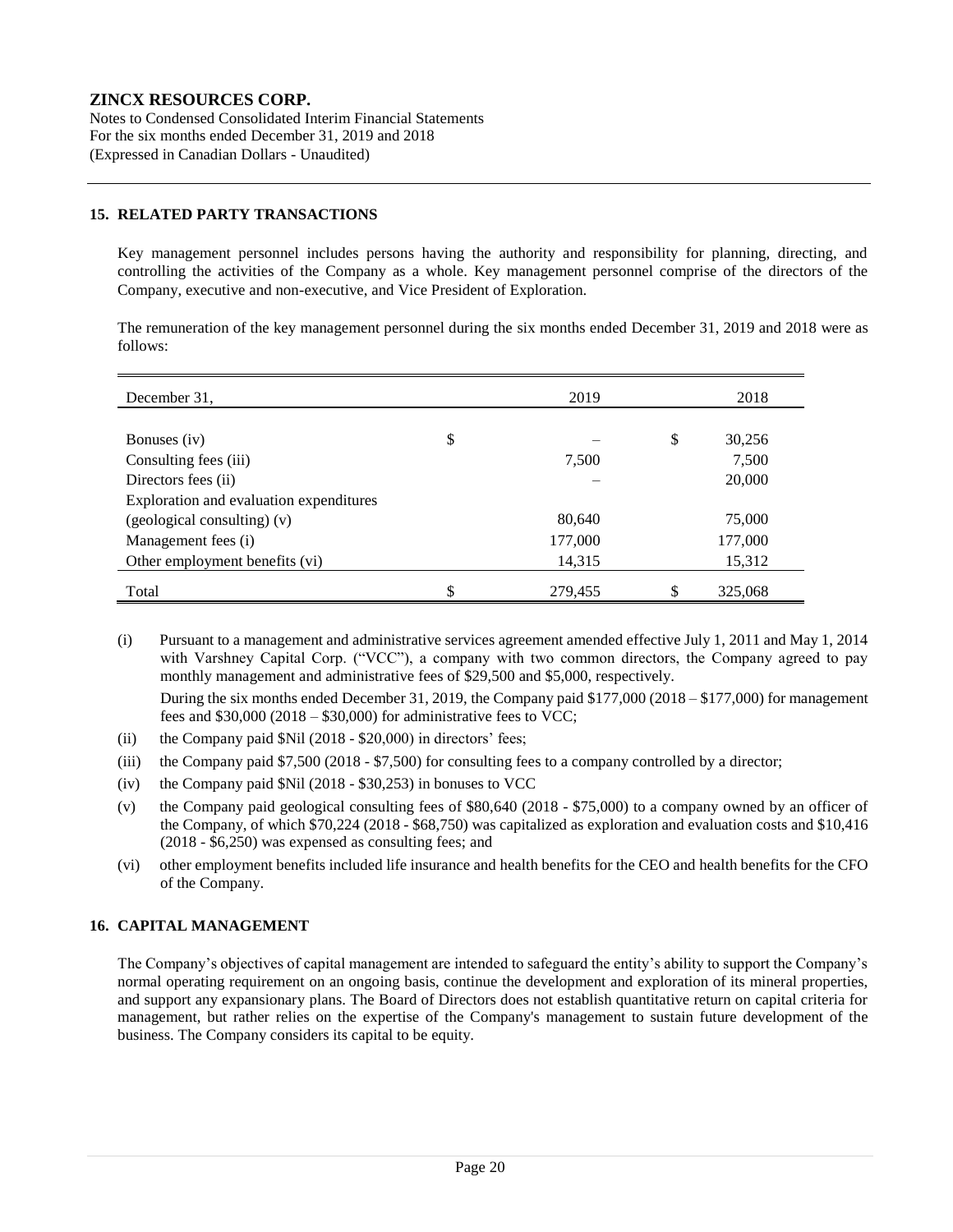Notes to Condensed Consolidated Interim Financial Statements For the six months ended December 31, 2019 and 2018 (Expressed in Canadian Dollars - Unaudited)

### **16. CAPITAL MANAGEMENT** (cont'd)

The Company's operations are currently not generating positive cash flow; as such, the Company is dependent on external financing to fund its activities. In order to carry out potential expansion and to continue operations, and pay for administrative costs, the Company will spend its existing working capital, and raise additional amounts as needed. Companies in this stage typically rely upon equity and debt financing or joint venture partnerships to fund their operations.

The current financial markets are very difficult and there is no certainty with respect to the Company's ability to raise capital. However, the Company feels that it has sufficient working capital to continue with planned activities.

Management reviews its capital management approach on an ongoing basis and believes that this approach, given the relative size of the Company, is reasonable. The Company's overall strategy with respect to capital risk management remained unchanged during the six months ended December 31, 2019. The Company is not subject to any externally imposed capital requirements.

### **17. FINANCIAL INSTRUMENTS AND RISK MANAGEMENT**

The Company's financial instruments as at December 31, 2019 were as follows:

|                              | Loans &<br>receivables |    | Fair Value<br>through Profit<br>or Loss |     | <i>Other</i><br>financial<br>liabilities |
|------------------------------|------------------------|----|-----------------------------------------|-----|------------------------------------------|
| <b>Financial assets</b>      |                        |    |                                         |     |                                          |
| Cash                         | \$                     | \$ | 717,017                                 | -\$ |                                          |
| Receivables                  | 2,735                  |    |                                         |     |                                          |
| Marketable securities        |                        |    | 36,125                                  |     |                                          |
| Investment                   |                        |    | 1,011,803                               |     |                                          |
| <b>Financial liabilities</b> |                        |    |                                         |     |                                          |
| Trade payables               |                        |    |                                         |     | 80,819                                   |
| Lease liability              |                        |    |                                         |     | 78,520                                   |
|                              | \$<br>2,735            | \$ | 1,764,945                               | \$  | 159,339                                  |

Fair value estimates of financial instruments are made at a specific point in time, based on relevant information about financial markets and specific financial instruments. As these estimates are subjective in nature, involving uncertainties and matters of significant judgment, they cannot be determined with precision. Changes in assumptions can significantly affect estimated fair values.

The fair value hierarchy establishes three levels to classify the inputs to valuation techniques used to measure fair value. Level 1 inputs are quoted prices (unadjusted) in active markets for identical assets or liabilities. Level 2 inputs are quoted prices in markets that are not active, quoted prices for similar assets or liabilities in active markets, inputs other than quoted prices that are observable for the asset or liability, or inputs that are derived principally from or corroborated by observable market data or other means. Level 3 inputs are unobservable (supported by little or no market activity).

Cash, investments, and marketable securities are carried at fair value using a level 1 fair value measurement. The carrying value of receivables, loan receivable and trade payables and accrued liabilities approximate their fair value because of the short-term nature of these instruments. There have been no changes in these levels during the six months ended December 31, 2019.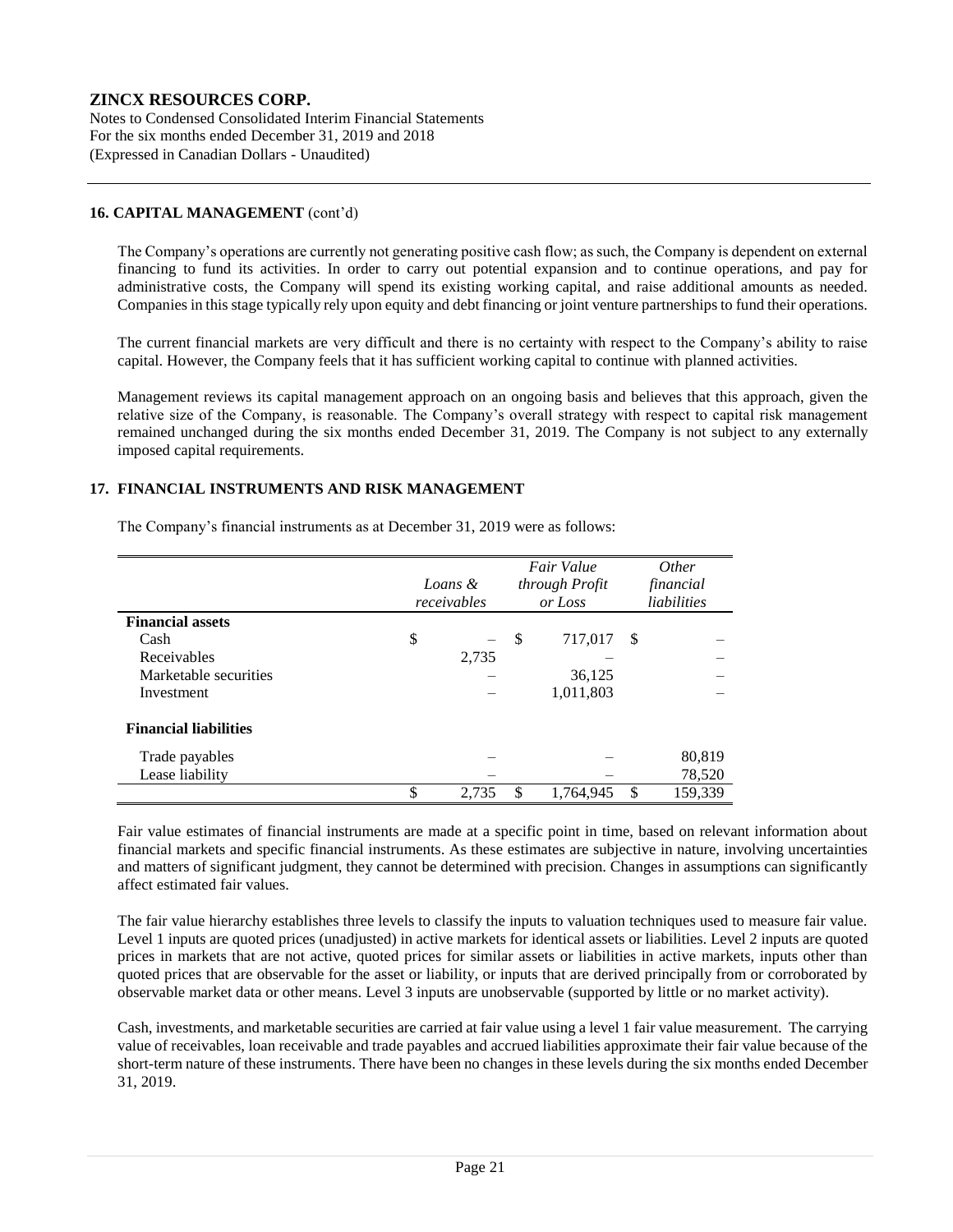Notes to Condensed Consolidated Interim Financial Statements For the six months ended December 31, 2019 and 2018 (Expressed in Canadian Dollars - Unaudited)

# **17. FINANCIAL INSTRUMENTS AND RISK MANAGEMENT** (cont'd)

#### *Credit Risk*

Credit risk is the risk that one party to a financial instrument will fail to discharge an obligation and cause the other party to incur a financial loss. The Company's primary exposure to credit risk is on its bank deposits of \$717,017 and shortterm investments in GICs with the fair value of \$1,011,802. This risk is managed by using major Canadian banks that are high credit quality financial institutions as determined by rating agencies.

The Company's secondary exposure to credit risk is on its receivables. This risk is minimal as receivables consist primarily of refundable government sales taxes, BC METC and interest accrued on GIC investments. Recoverable explorations costs recorded as other receivables were collected to the period ended December 31, 2019.

The Company is exposed to higher credit risk on its loan receivable with the amortized balance of \$128,466 (Note 4) as at June 30, 2019. The loan is issued under an unsecured promissory note and has been outstanding for more than 31 months since its original maturity date on February 25, 2017. Based on the assessment of the credit risk on the loan, the Company recognized an impairment loss allowance on this amount in fiscal 2019.

#### *Liquidity Risk*

Liquidity risk arises through the excess of financial obligations over available financial assets due at any point in time. The Company's objective in managing liquidity risk is to maintain sufficient readily available reserves in order to meet its liquidity requirements at any point in time. The Company achieves this by maintaining sufficient cash and cash equivalents. As at December 31, 2019, the Company was holding combined cash and GIC deposits of \$1,728,819 to settle its current cash liabilities of \$80,819. Management believes it has sufficient funds to meet its current obligations as they become due and to fund its exploration projects and administrative costs for the next 12 months.

#### *Market risk*

Market risk is the risk of loss that may arise from changes in market factors such as interest rates, foreign exchange rates, and commodity and equity prices. These fluctuations may be significant and the Company, has exposure to these risks.

#### *a. Interest Rate Risk*

The Company is exposed to interest rate risk as its bank treasury account and other assets earn interest income at variable rates. The effect of a 10% fluctuation in interest rates may result in an increase or decrease in net loss of \$717.

#### *b. Currency Risk*

The Company operates in Canada and is therefore not exposed to significant foreign exchange risk arising from transactions denominated in a foreign currency.

#### *c. Price risk*

The Company is exposed to price risk with respect to commodity and equity prices. Equity price risk is defined as the potential adverse impact on the Company's earnings due to movements in individual equity prices or general movements in the level of the stock market. Commodity price risk is defined as the potential adverse impact on earnings and economic value due to commodity price movements and volatilities. The Company closely monitors certain commodity prices, individual equity movements, and the stock market to determine the appropriate course of action to be taken by the Company.

The Company also maintains investments in certain marketable securities. There can be no assurance that the Company can exit these positions if required, resulting in proceeds approximating the carrying value of these securities.